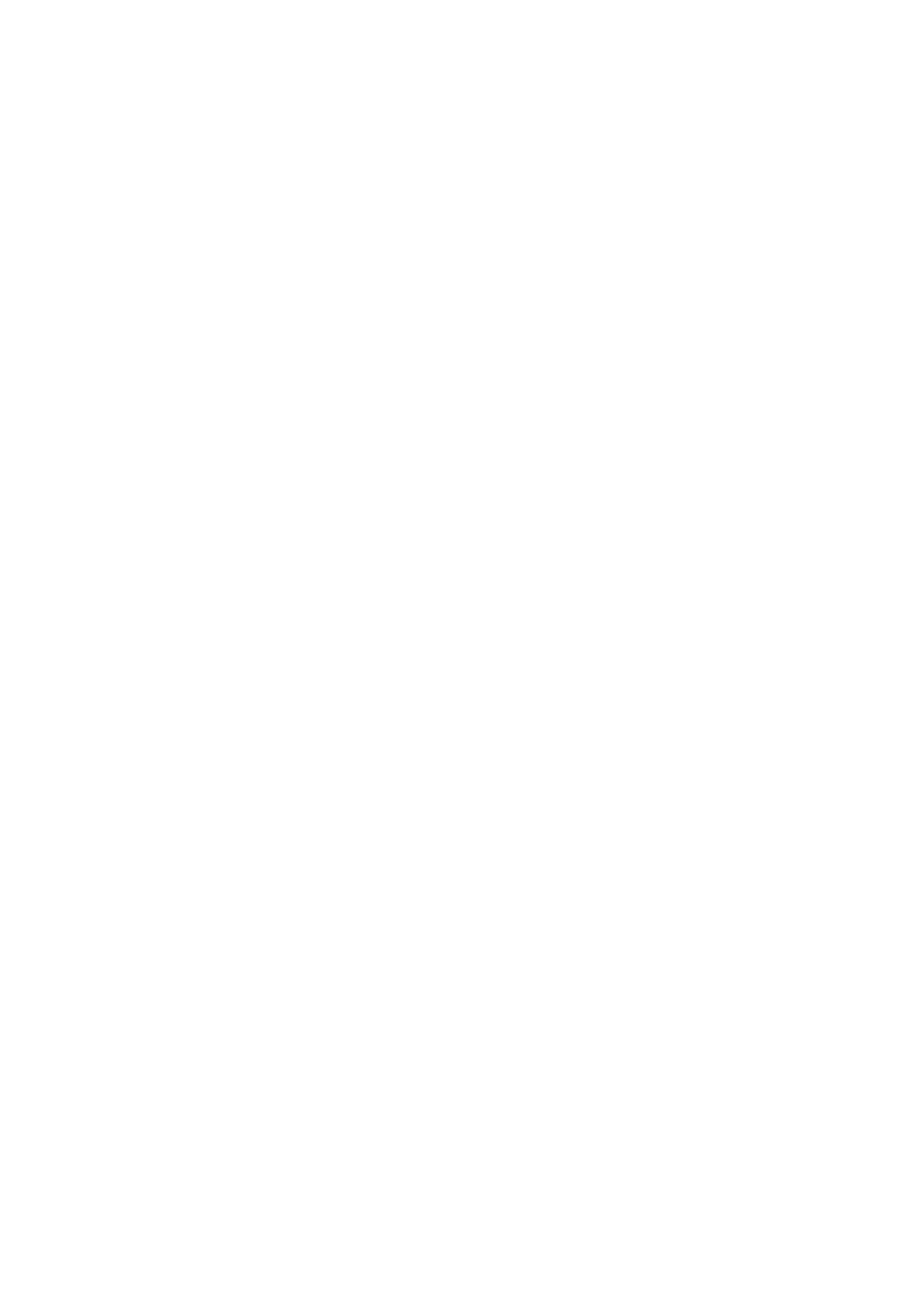# **TABLE OF CONTENTS**

| Referral to a Medical Practitioner/ Medical Board of Doctors  8         |
|-------------------------------------------------------------------------|
|                                                                         |
|                                                                         |
| General Procedures and Contents of Medical Certificates and Reports 10  |
|                                                                         |
|                                                                         |
|                                                                         |
| Medical Certification for Exemption from attendance in Courts of Law 13 |
| Medical Fitness for Detention / Fitness to Stand Trial or Plead  14     |
| Disability or Occupational Disease Certification 14                     |
|                                                                         |
|                                                                         |
|                                                                         |
|                                                                         |
|                                                                         |
|                                                                         |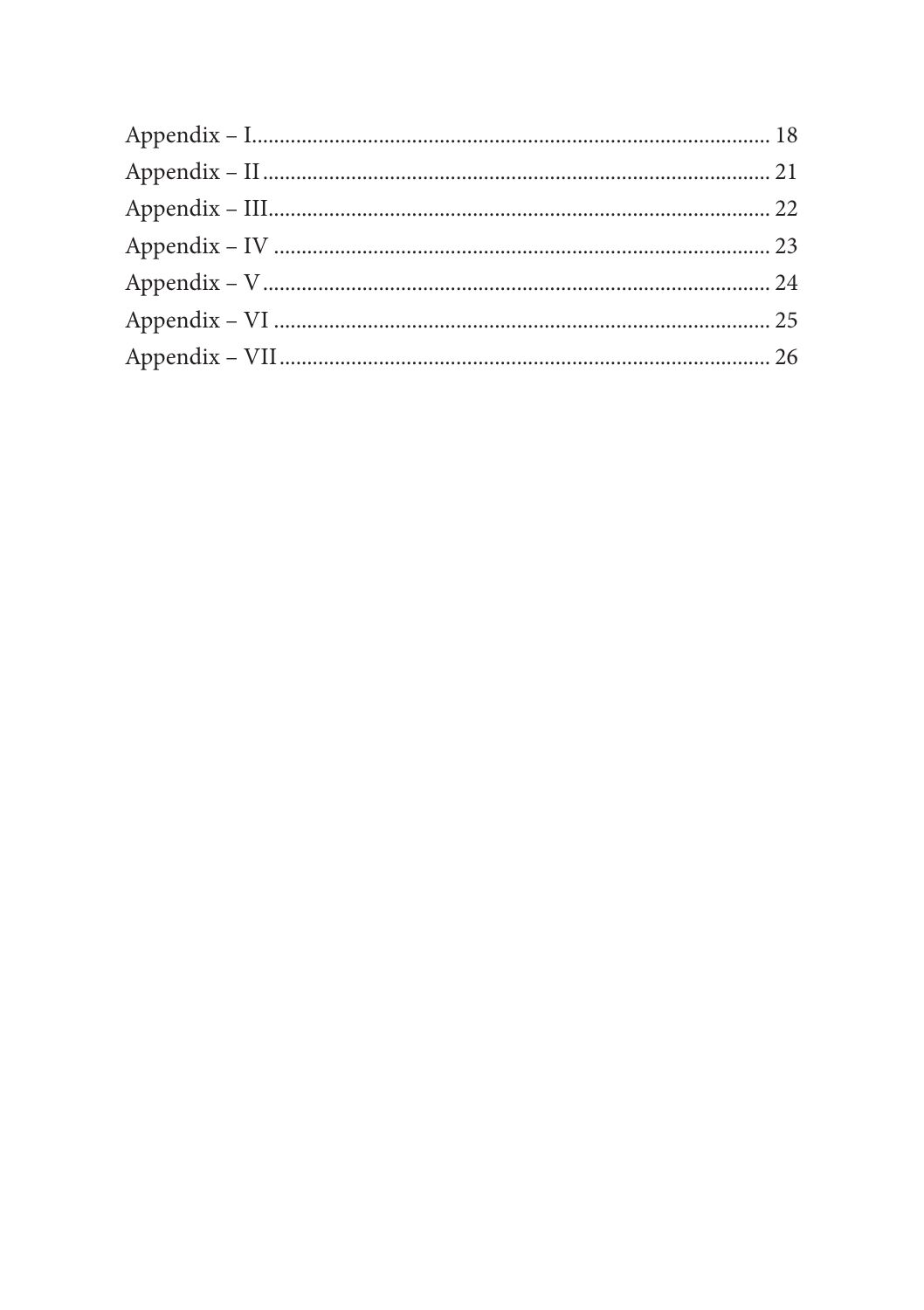# **Guidelines for Issuing Medical Certificates and Medical Reports - 2019**

As laid down under Medical and Health Council Act, and its Rules and Regulations, the Guideline for issuing Medical Certificate is as stated hereunder.

# **Preliminary**

- 1. This guideline shall be called the Bhutan Medical and Health Council Guidelines for Issuing Medical Certificates and Medical Reports, 2019.
- 2. This guideline outlines the medico-legal obligations of the medical and health professionals, registered with the Bhutan Medical and Health Council, in relation to issuing medical certificates and reports.
- 3. This guideline shall come into force from 1st July 2019 corresponding to 28<sup>th</sup> day of the 5<sup>th</sup> Month of Female Earth Pig Year.

# **Purpose of this Guideline**

- 4. This guideline shall be the basis for the medical and health care professionals registered under the Bhutan Medical and Health Council in meeting their legal and professional obligations when issuing medical certificates and reports in compliance with relevant laws.
- 5. The privilege of issuing medical certificates and reports shall be delegated to various levels of health and medical professionals as outlined in Appendix I of this guideline. Accruing privilege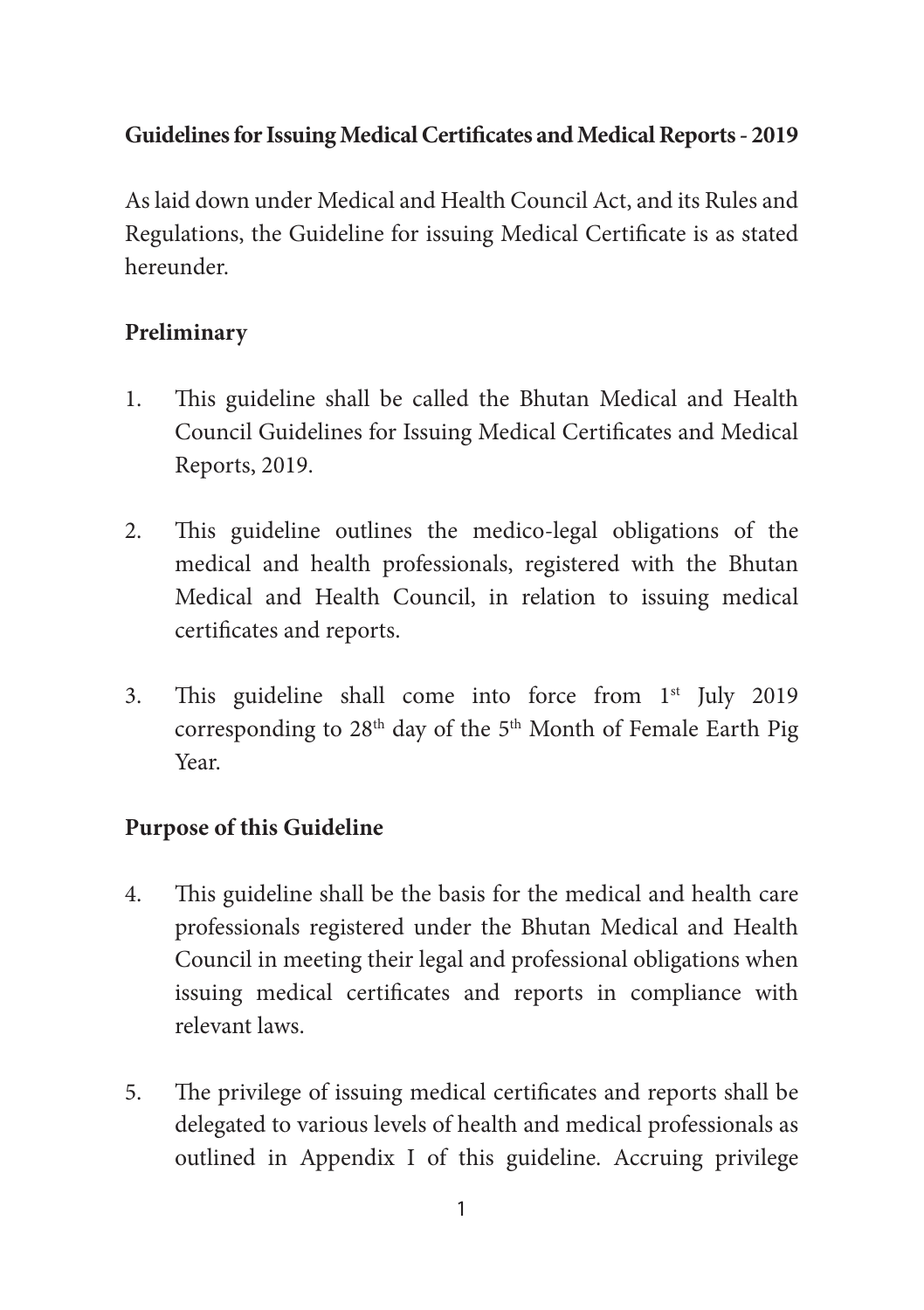entails responsibility and accountability. Therefore, the ultimate responsibility for issuing medical certificates and any consequences resulting thereof shall rest solely with each medical and health professional.

### **Definition**

- 6. Unless the context other requires, the term:
	- **1) Accident** means any unintended or unforeseen event or mishap arising from any activity that results in injury, disability or death to an individual.
	- **2) Council** means the Bhutan Medical and Health Council.
	- **3) Death** means the end of life following permanent cessation of all bodily functions.
	- **4) Dependent** means an individual's family member who is wholly or partly dependent on an individual's earnings at the time of the individual's death.
	- **5) Disability** means the inability to perform a range of tasks to a reasonable standard considered normal for a particular job or work activity due to some physical or mental or sensory impairment.
	- **6) Doctor** means the medical doctor.
	- **7) Immediate Family Members** means the spouse, children and parents of the individual and spouse.
	- **8) Injury** means any physical, mental, or emotional deprivation or damage to a person resulting from an accident or exposure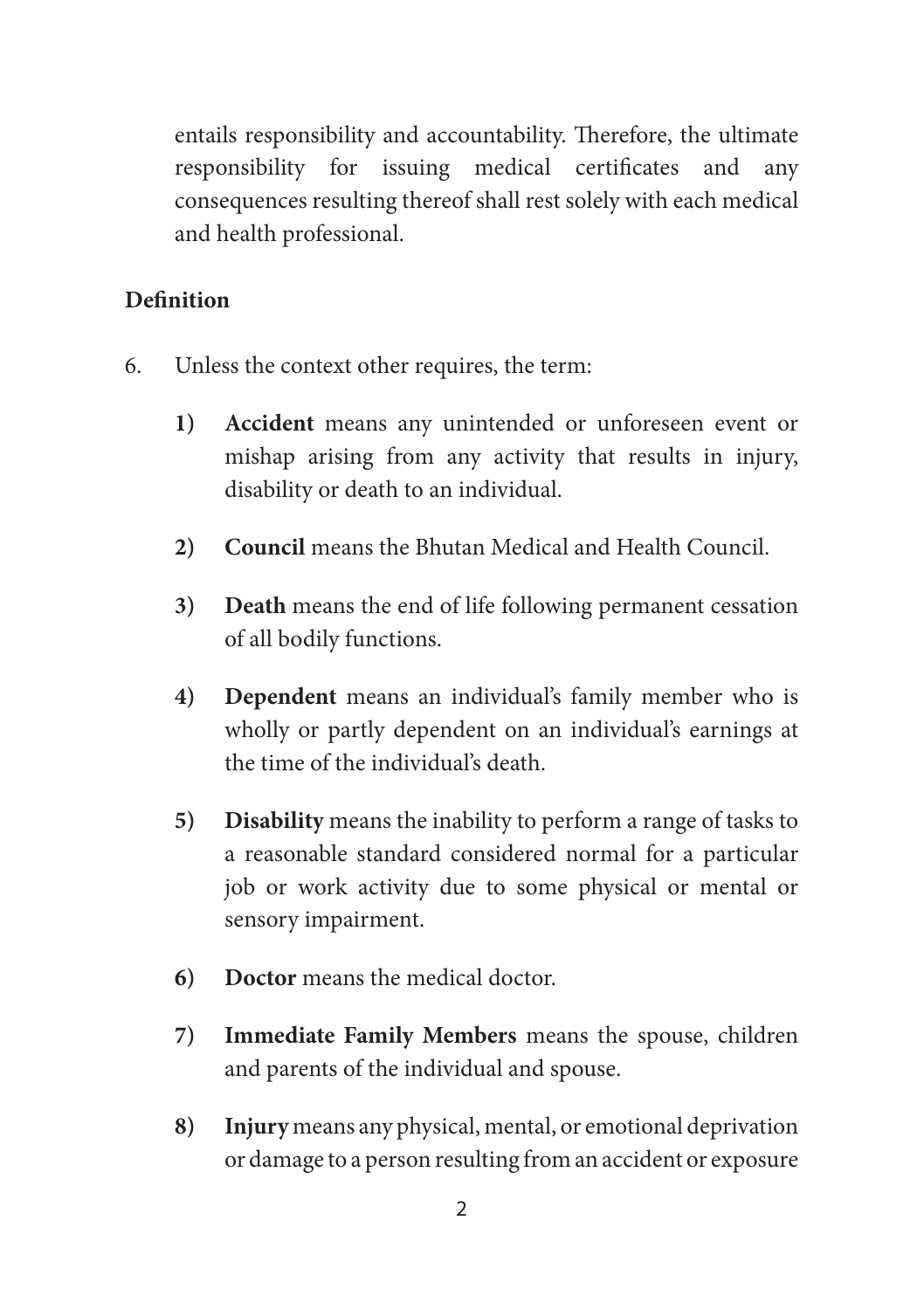to risk over a period of time or any other unlawful acts.

- **9) Medical Certificate** means a certificate signed by a registered medical and /or health professional in accordance with the Bhutan Medical and Health Council Act and Regulations.
- **10) Occupational disease** means any illness or sickness or ailment resulting out of the workman's occupation or employment, and is peculiar to that employment.
- **11) Registered Health Professional** means all those professionals in the field of health and healthcare who are not covered under 'medical professionals' and includes such fields as nursing, pharmacy, physiotherapy, medical and health technology and technicians and who are duly registered with the Council.
- **12) Registered Medical Professional**  means practitioner of the art and science of medicine including dentists and practitioners of traditional medicine and who are recognized and registered d to do so by the Council.

### **Purpose of Medical Certificates**

- 7. Medical certificate or reports are used for various purposes. A person may require a medical certificate or report for purposes such as:
	- 1) Medical leave absence from place of work or Institutions due to illness or injury.
	- 2) Certificates of Medical Fitness:
		- a) For employment, scholarship in-and/or ex-country,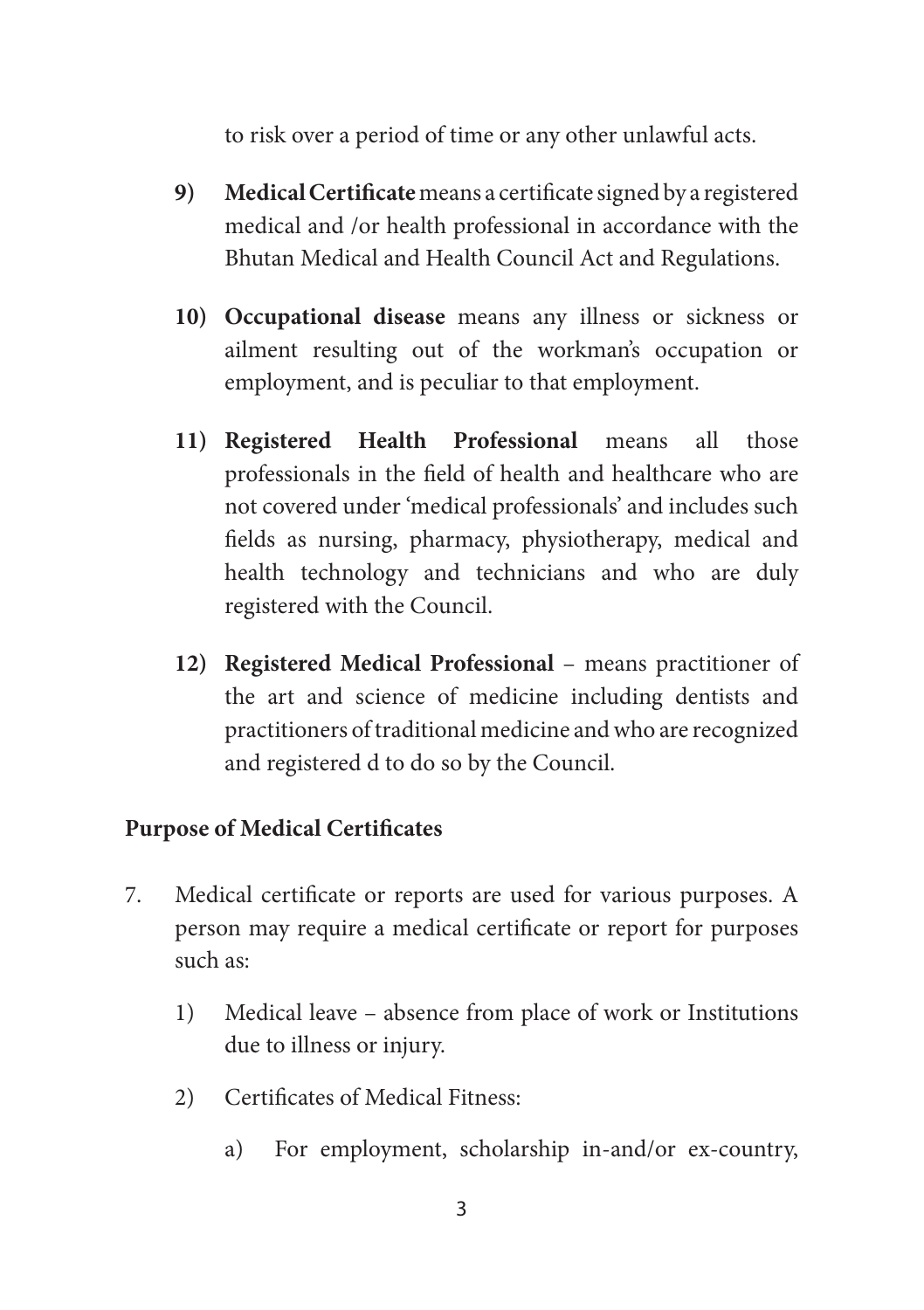driving license, and visa.

- b) To Courts of law:
	- i) to be excused from attending courts due to illness or injury. (To be issued on Court order when a person does not attend court citing medical reasons).
	- ii) To be interviewed /or to plead and/or stand trial in the court of law.
	- iii) To be detained or imprisoned on grounds of mental ill-health or other medical conditions.
- c) To be exempted from performing certain functions, such as sitting for an examination, engaging in work that requires much exertion, disability due to illness or injury that prevents a person from attending to some aspects of his job requirements.
- d) To perform duties after a person rejoins his/her duties after availing medical leave.
- 3) Maternity Leave Certification for certification of pregnancy and/or child birth.
- 4) Insurance purposes:
	- a) On the request of the Insurer to assess the suitability of acceptance for insurance and to claim to recover an insurance award.
- 5) Disability certificates for certification of disability of an individual.
- 6) Paternity Leave certification on furnishing Certification of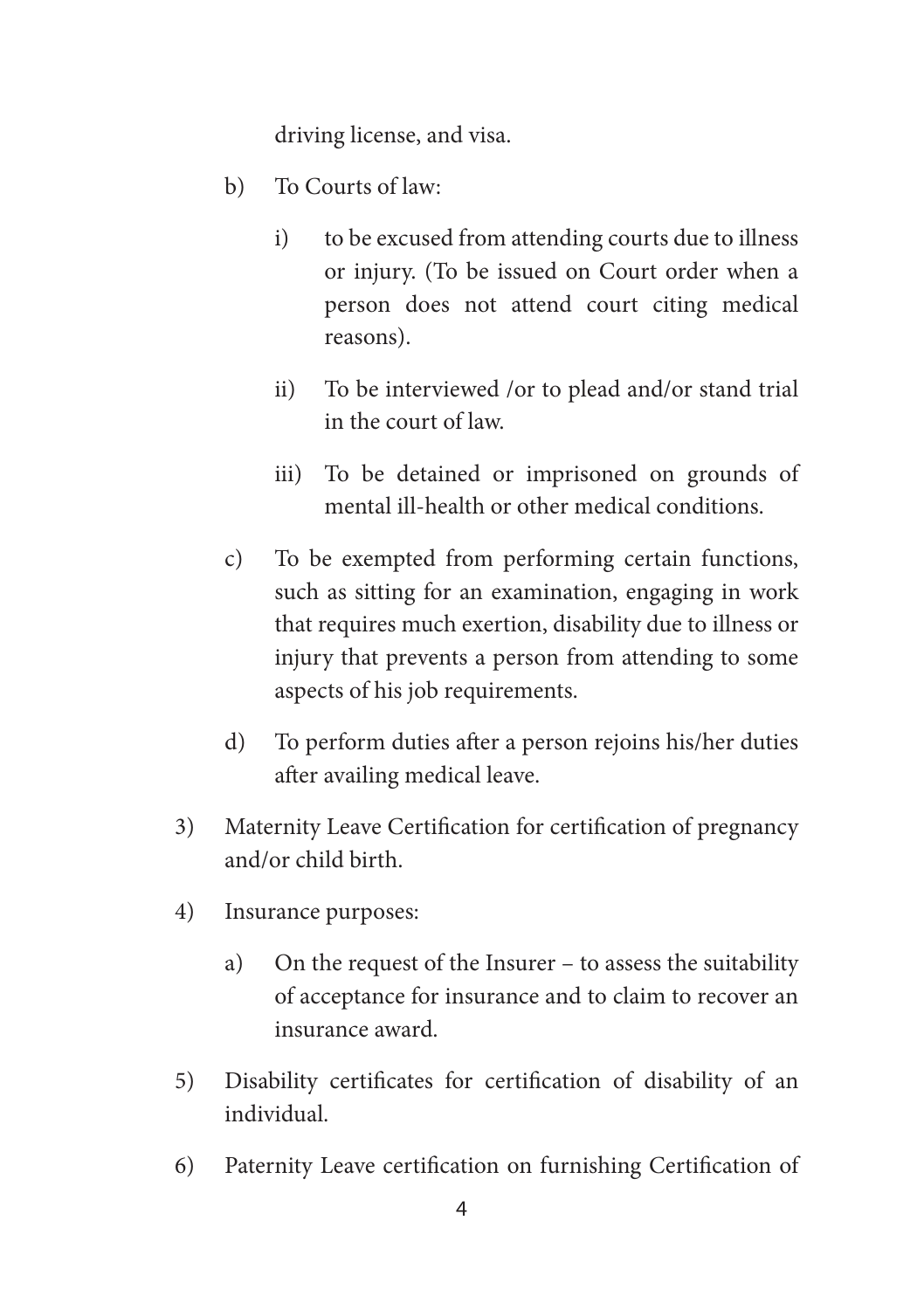child birth by the individual's spouse.

- 7) Medical condemnation certification for provident fund, when an individual is medically condemned or retires on medical grounds.
- 8) Death Certificate for certification related to medical cause of death of a person for legal proof of death, insurance claims, bereavement leave, welfare schemes and/or any other death related claims.
- 9) Miscellaneous:
	- a) Certification of testamentary capacity to ascertain true mental state of a person at the time of making a will.
	- b) Vaccination certificates;
	- c) Change of occupation on medical grounds;
	- d) Change of work place on medical grounds; and
	- e) Verification of age of a person/child.

# **Power to Certify**

8. Any medical certificate or report, as specified under this Guideline shall be issued only by medical and/or health professional who are registered with the Council as per existing Government policy. The various types of medical certificates or reports that may be issued by the medical or health professionals are as prescribed under Appendix I.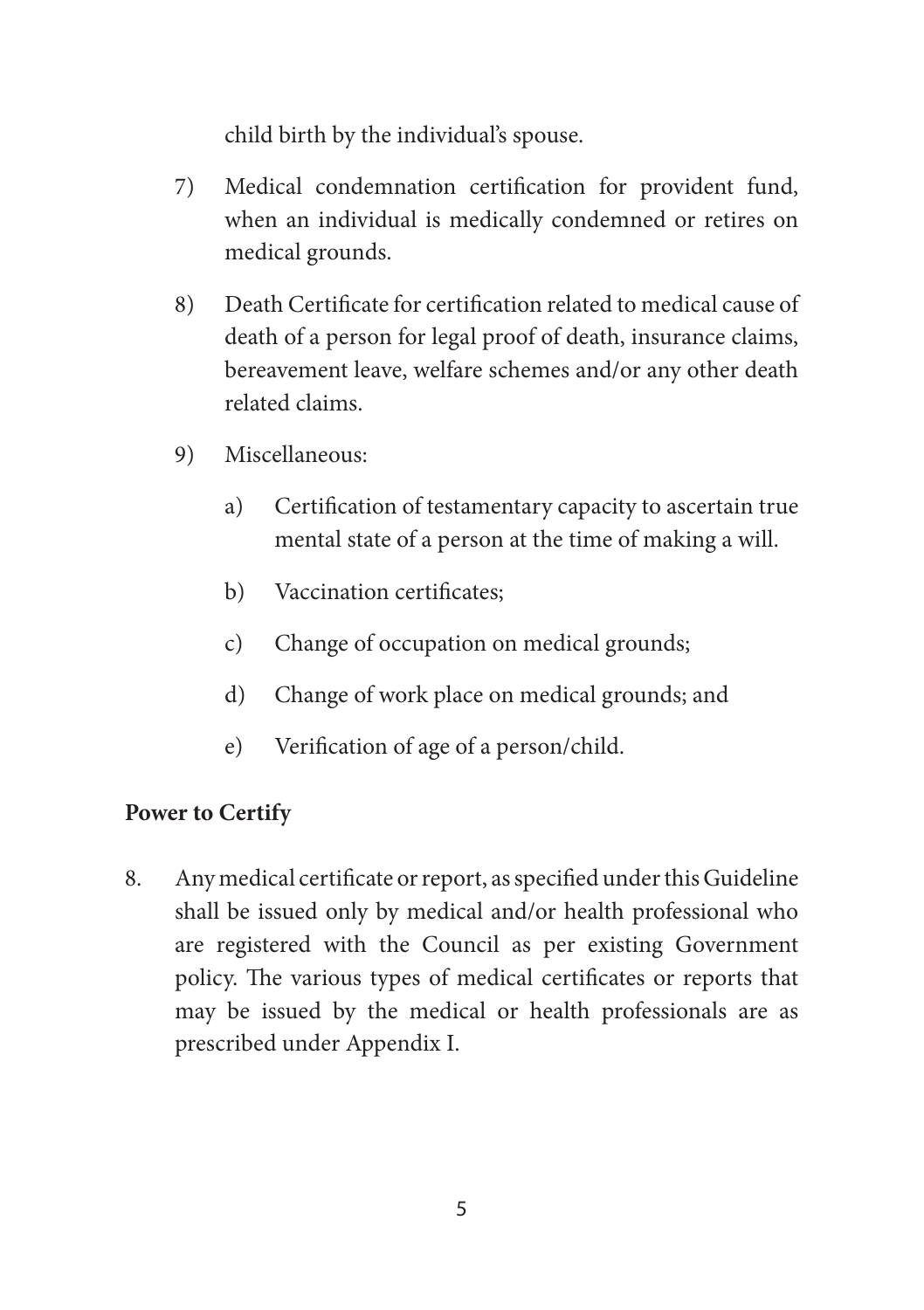# **Implications for Medical and Health Professionals**

# **Limitations**

9. The medical and health professionals in general should limit issuing medical certificate or reports only in respect of the area of practice in which they are registered.

For example;

- a) The pharmacists will limit the provision of medical certificates primarily in relation to – the supply, compounding or dispensing of medicine, and –to the provision of professional pharmacy services including advice on safe and effective use of medicines;
- b) Dentists can complete a medical certificate if the origin of the injury or disability is dental-related;
- c) Nurses and Community Health Professional can complete the medical certificate related to pregnancy and child-birth;

# **No obligations**

- 10. The health professionals other than medical doctors and specialists, in general, are not obliged to issue medical certificates when requested.
- 11. Where the request for medical certificate or report is made through court order or by any authorized government or nongovernmental official and the document so requested pertains to the illness or death of a person that was attended to by the professional concerned, the professional may submit the medical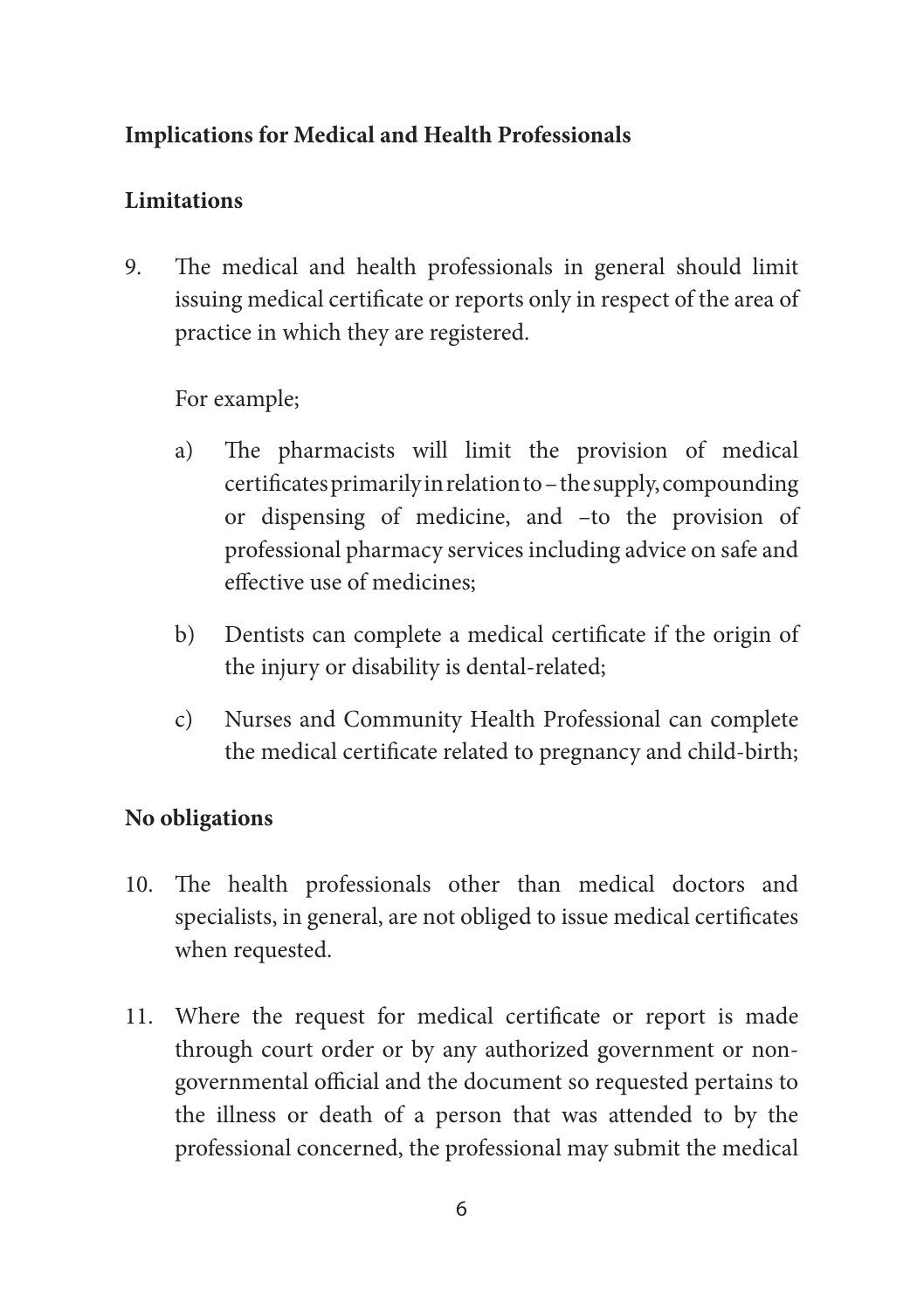certificate or report.

- 12. In instances where a medical or health professional is subjected to pressure, or feel uncomfortable or unsure about issuing a medical certificate at any time, then the concerned medical or health professional shall decline from issuing a certificate.
- 13. Where a medical or health professional decides not to issue a medical certificate or report (following a consultation with a specialist or due to the adopted policy of not to issue certificates), appropriate guidance shall be provided to the person applying for such documents on other available avenues.

# **Liabilities**

- 14. The medical and health professional must be aware that issuing a medical certificate or report has implications for the patients, as well as themselves, and the agency receiving the certificate. Certificates, for instance, may have financial implications for the patient and the recipient through benefits, employment and compensation payments or insurance claims and the failure to issue a certificate or include certain information may impact negatively on the patient or the patient's family.
- 15. Issuing medical certificate may directly affect the safety and security of others. Certifying a patient to undertake work when he or she is unfit may place the patient or patient's colleagues at risk.
- 16. Providing misleading or untrue information, both deliberately or negligently, constitute professional misconduct and may result in disciplinary action under the provisions of Medical and Health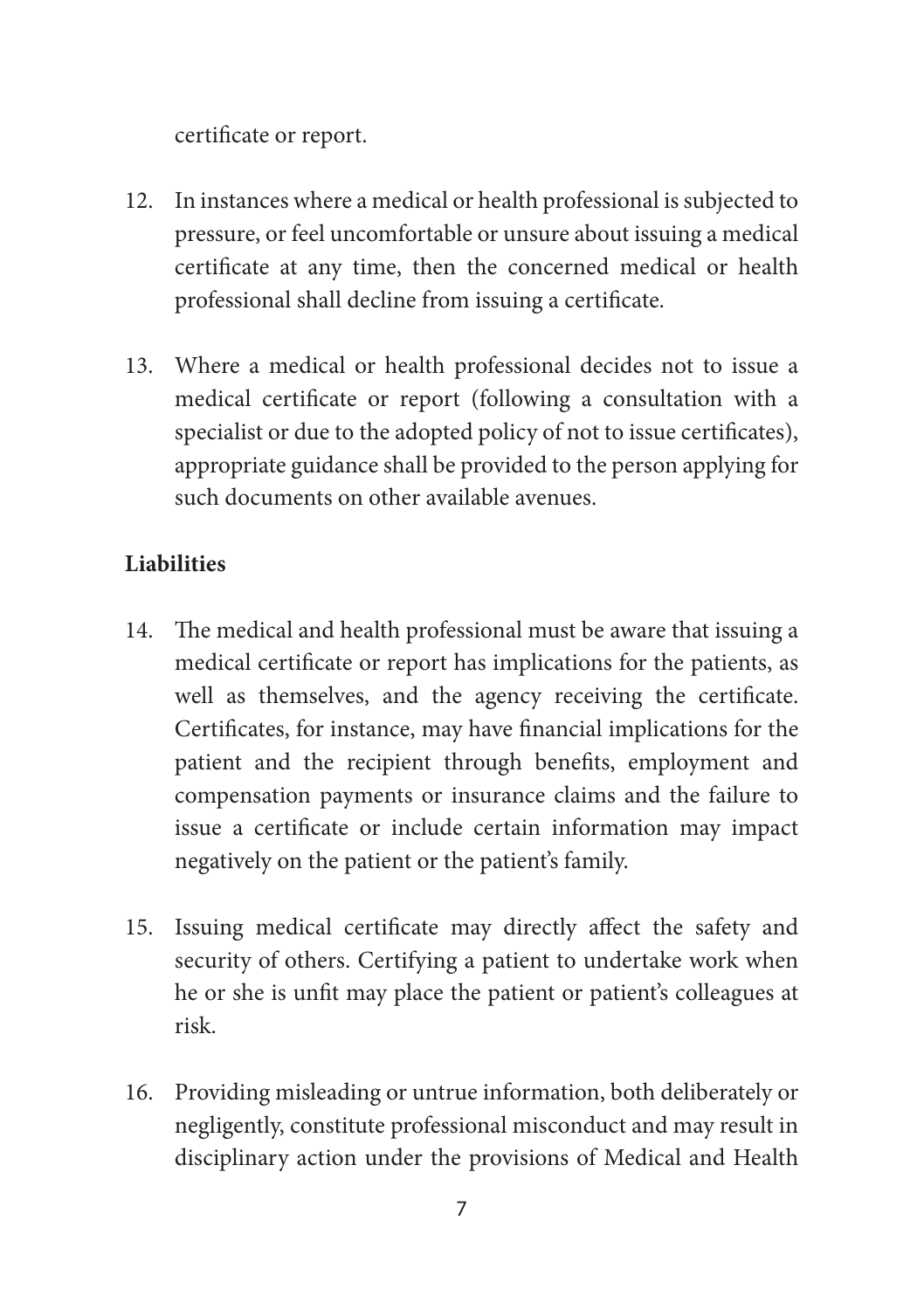Council Act.

- 17. Medical and health professionals may be legally challenged and can be summoned in the courts to justify their clinical certification.
- 18. Some of the risks involved in issuing medical certificates or reports includes but not limited to:
	- 1) Allegations of negligence;
	- 2) Allegations of professional misconduct;
	- 3) Disciplinary actions following professional misconduct/ negligence;
	- 4) Breach of legal requirements including issuing medical certificates outside one's area of practice; or
	- 5) Insurance complications.

### **General Considerations**

### **Conflict of Interest**

19. The medical and health professionals shall not issue medical certificates or reports to themselves or immediate family members.

#### **Referral to a Medical Practitioner/ Medical Board of Doctors**

20. The medical and health professionals shall seek consultation with a specialist for injuries and illnesses which are beyond his/her expertise.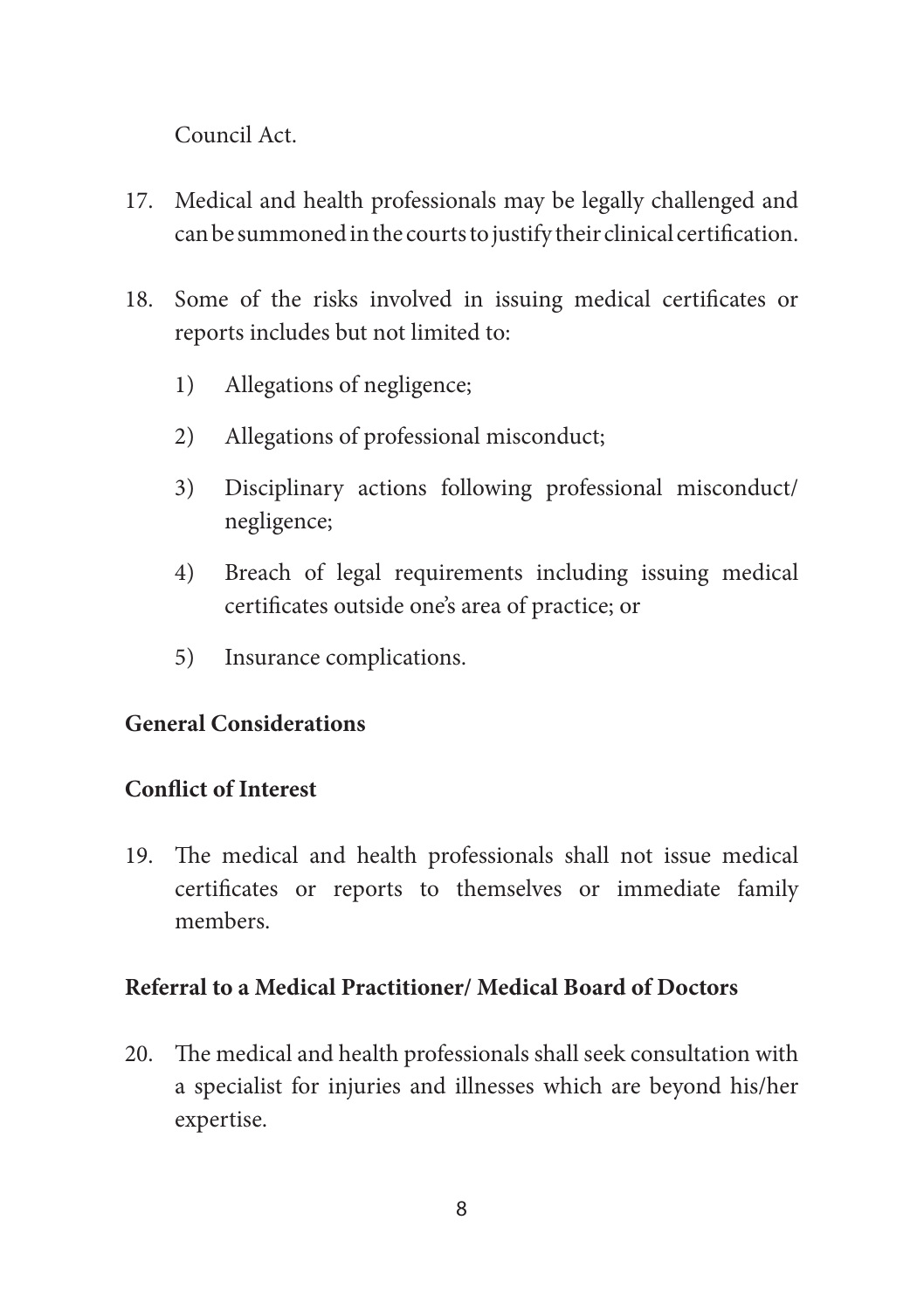21. Medical certification for the purpose of medical leave shall be as per the requirement of the respective organizations.

For instance, as per the Bhutan Civil Service Rules and Regulations, the civil servants availing medical leave beyond 1 month must be approved or endorsed by the medical board of doctors appointed by the Ministry of Health.

22. Medical certification for assessment of disability or compensation claims shall be as per the requirement of the respective organizations.

### **Privacy and Confidentiality**

- 23. The medical and health professionals are obliged to respect and safeguard privacy and confidentiality of patient information in the course of issuing medical certificates and reports.
- 24. The medical and health professional shall hand over the medical certificate or reports to the applicant personally or be delivered to the relevant authority that had requested for such a document.
- 25. The medical and health professional shall provide additional information regarding the individual's illness or disability if required by the law.

#### **Documentation**

26. The medical and health professionals shall maintain a copy of the record of the consultation (interview, examination and investigation findings) for issuance of the medical report.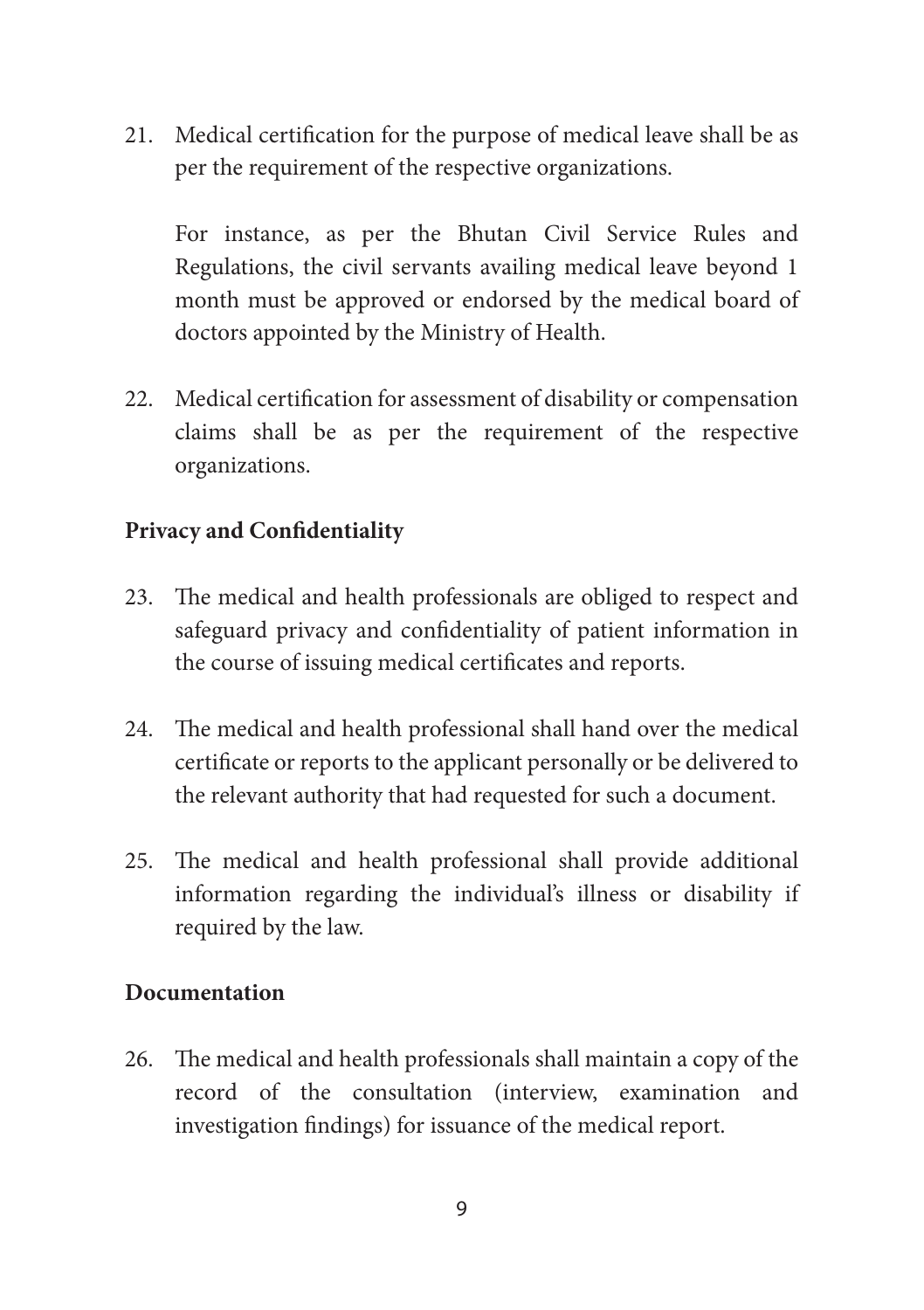- 27. The medical and health professional shall keep the record of the consultation (interview, examination and investigation findings) in a secure and confidential manner and it can be accessible only to authorized official.
- 28. All records shall be maintained as mentioned under the Medical and Health Council Regulation.

# **General Procedures and Contents of Medical Certificates and Reports**

- 29. The general procedures involved in issuing a medical certificate or report shall be as follows:
	- 1) Receive a request or written application;
	- 2) Provide the person with information about the service;
	- 3) Conduct a consultation interview, examination, laboratory investigations, reference to medical documents (e.g., birth register, patient case sheets) and consultations with relevant specialists where required;
	- 4) Document the findings and assess whether or not to issue medical certificate or report;
	- 5) Complete a medical certificate or report if one is to be issued; and
	- 6) Receive payment for the service, wherever applicable.
- 30. A medical certificate or report is a legal document and therefore the medical certificates and reports shall:
	- 1) Be written legibly;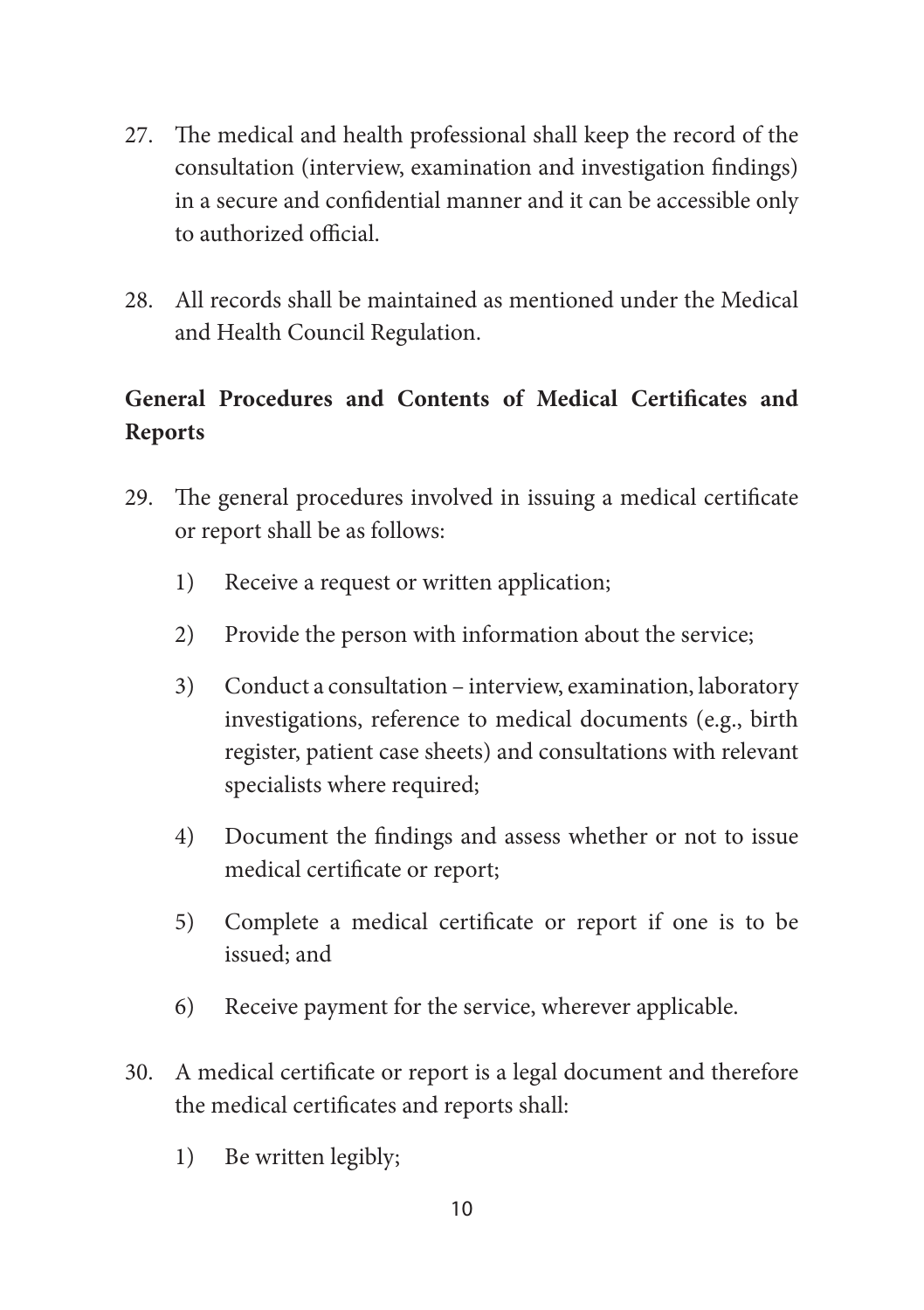- 2) Be written on letter head or on forms designed specifically for this purpose as prescribed in Appendixes II to VII or as designed by any other agency;
- 3) Be in plain English/Dzongkha, minimizing the use of technical or medical terms;
- 4) Be based on the facts known to the practitioners and based on their own observations made;
- 5) Contain the date of the consultation;
- 6) Contain the date of the certification;
- 7) Contain the name, age, gender, and Citizenship Card or any other valid documents of the person examined;
- 8) Be completed by a registered medical or health practitioner who is authorized to do so;
- 9) Contain the name, designation and BMHC Registration number and seal of the certifier; and
- 10) Not be backdated or pre-dated; but where the need is genuinely established, retrospective certificates should be clearly identified as such.

### **Specific Considerations**

#### **Medical Leave**

- 31. Only a treating practitioner shall issue medical leave certificates as specified under appendix- I.
- 32. A provisional diagnosis is generally required for short term leave less than 1 month.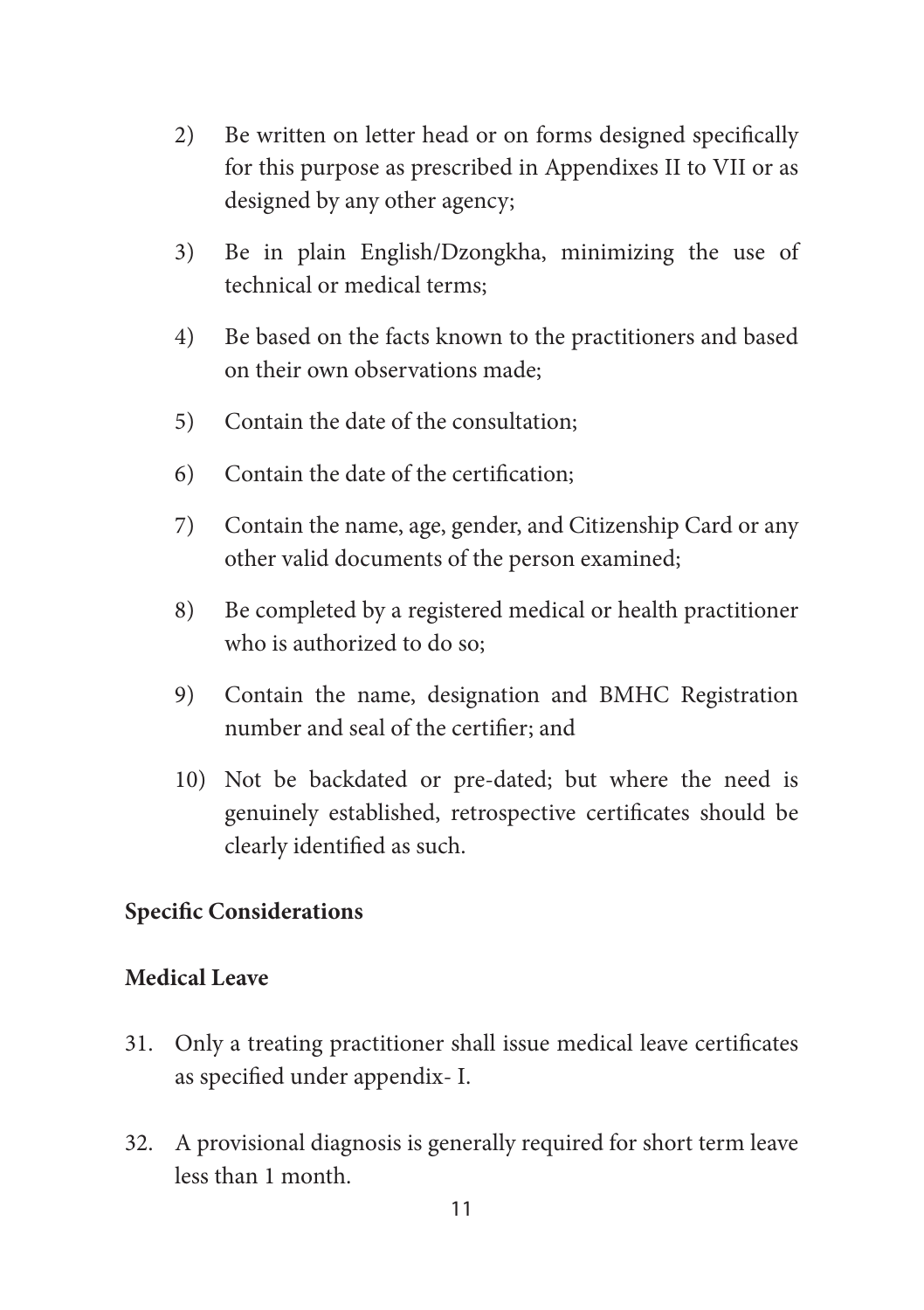- 33. The medical and health professional is obliged to obtain sufficient factual information through history and examination and laboratory investigations where necessary to certify unfit for work.
- 34. The medical and health professional shall not disclose any confidential information of the patient unless required by the law.
- 35. The medical and health professional issuing the certificate shall mention the nature of illness or injury, whether fit for duty or not, and recommended period of leave.
- 36. The treating Clinical Officer, Drungtsho, Menpa, Health Assistant, Medical Doctors shall certify medical leave up to 2 weeks. The period of leave granted shall not exceed three days at a time with further extension of leave if indicated on review of the patient.
- 37. Only by a Medical Doctor shall certify medical leave exceeding 2 weeks and extending up to one month. The period of leave granted shall not exceed 2 weeks at a time with possibility for further extension of leave, if indicated on review of the patient.
- 38. Backdating and change of date should not be allowed, except in the case of 'indoor patients' where the certifying medical or health professional must justify such leave after considering the nature of the illness.
- 39. The treating doctor shall certify the maternal leave for live birth, miscarriage or still births.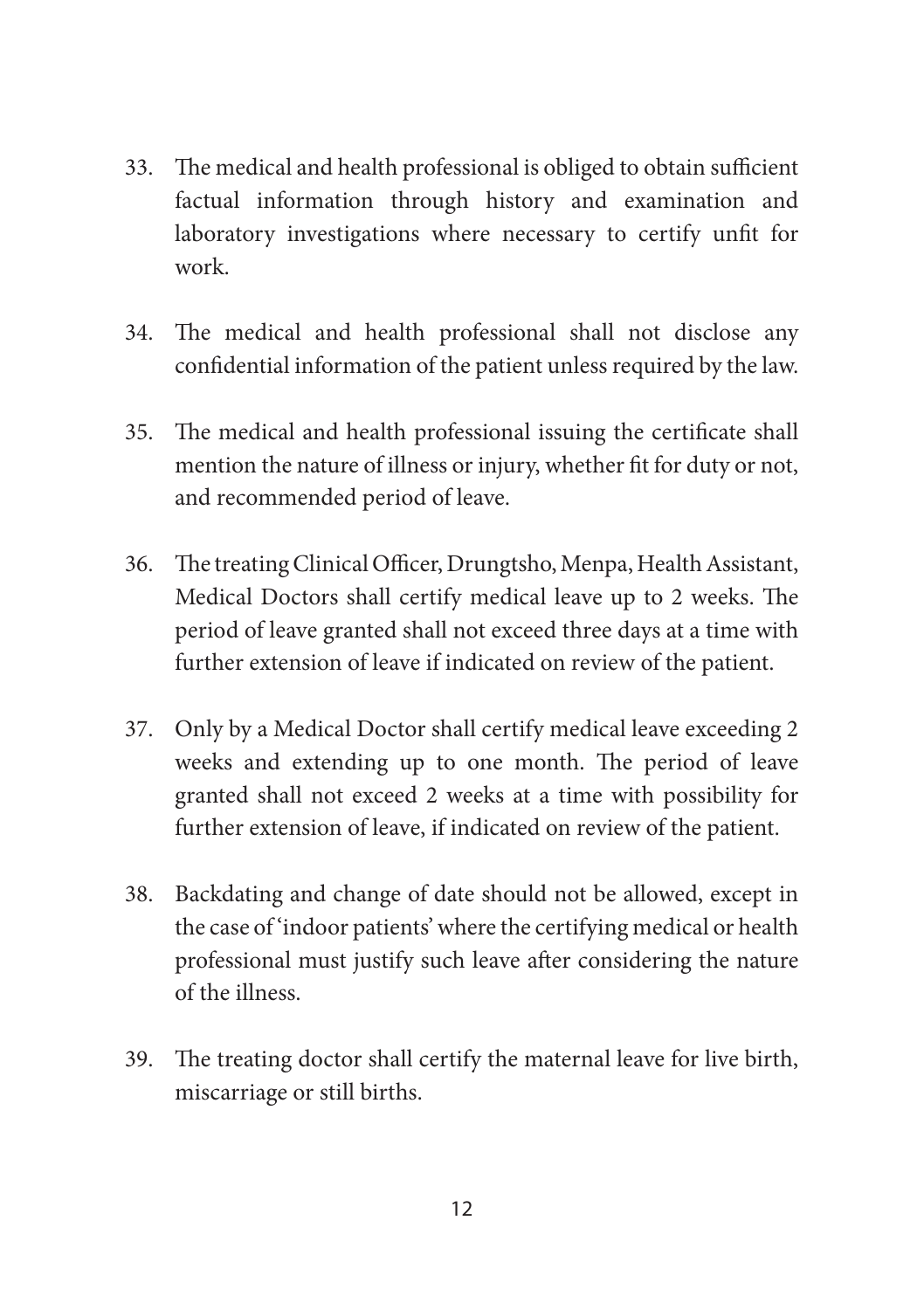#### **Medical Fitness for Employment**

- 40. The medical and health professional shall collect factual information through history and clinical examination to detect signs and/or symptoms of infectious diseases, defective sensory organ functions, or any obvious deformity or disability in person.
- 41. The medical and health professional shall assess the nature of the job the person is applying for and whether or not the patient's present conditions would enable him/her to carry out the requirements of the work.
- 42. Additional tests may be done as per the requirement of the respective agency.
- 43. The certificate shall be valid for a period of 6 months from the date of issuance of the certificate unless otherwise specified.

# **Medical Certification for Exemption from attendance in Courts of Law**

- 44. The medical professional shall exercise utmost caution in issuing such a certificate.
- 45. The medical professional must be fully aware of his/her responsibilities to the patient on one side and his legal obligations to facilitate the administration of natural justice.
- 46. The medical professional shall act on his own convictions and base the certification on the objective observations made from the patient consultation. The court may request a second opinion from another medical professional.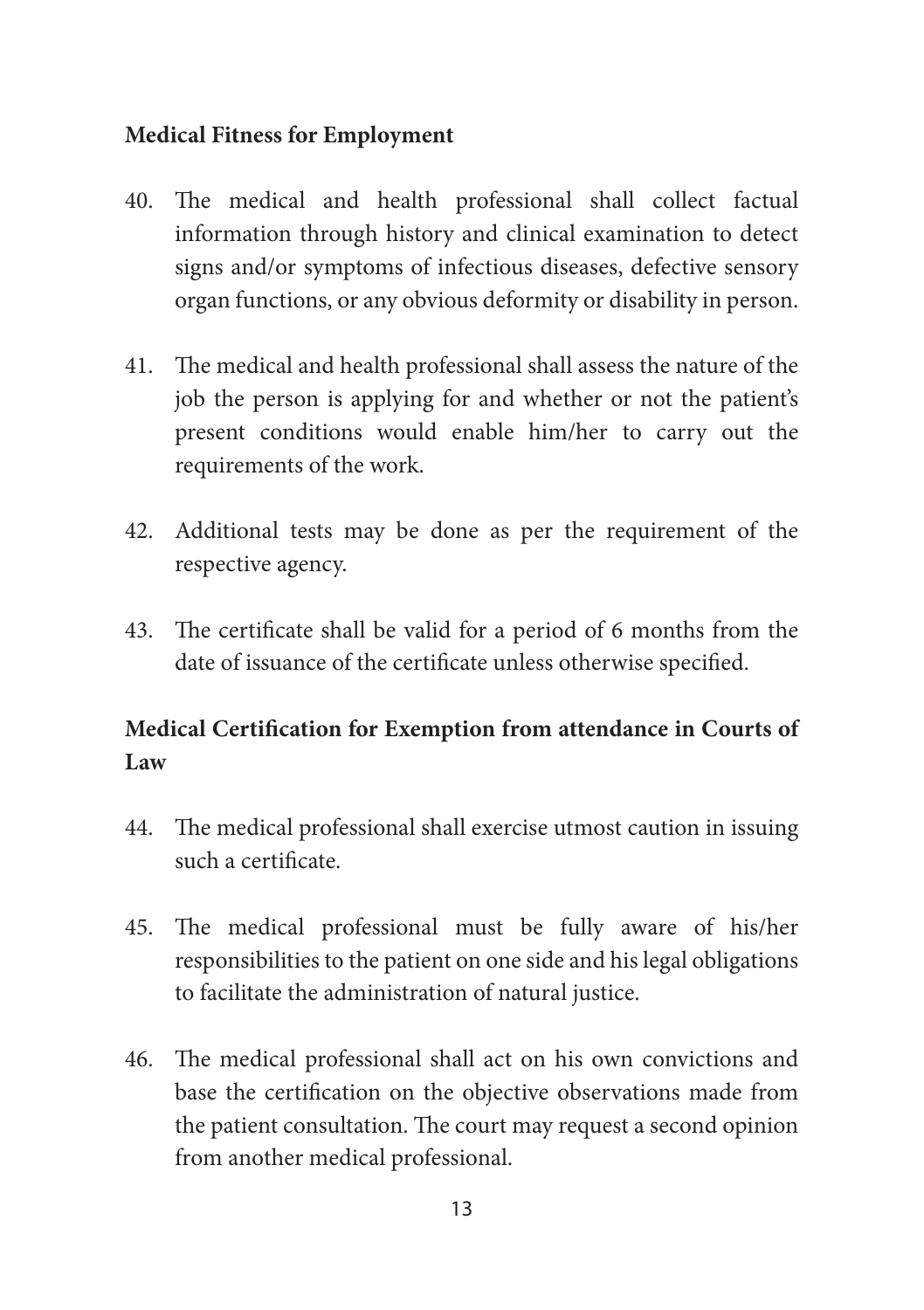- 47. The medical and health professional shall state in the certificate the period for which the person is not fit to attend court and the likely period on which he/she is likely to recover and be fit to attend court.
- 48. If the certifying medical professional is of the opinion that the person is trying to avoid attending courts by resorting to various means and later requests a medical certificate to escape the court attendance, no certification shall be issued and such facts shall be disclosed to the court.

#### **Medical Fitness for Detention / Fitness to Stand Trial or Plead**

- 49. The treating Specialist or a Psychiatrist shall base the certification process on the objective assessment of the presence or absence of illness, injury or other medical conditions that endangers the person's life or severely impairs the person's judgment, reasoning and understanding power, when produced by police or on court order.
- 50. The medical and health professional may be liable for negligence if the person produced for medical evaluation is allowed by the treating medical and health professional to be detained and where the patient subsequently dies in detention.

#### **Disability or Occupational Disease Certification**

- 51. The Medical Board of Doctors shall ascertain the nature of disability or occupational disease of the patient and certify as per the requirement of the respective organization.
- 52. The Medical Board of Doctors shall disclose the information if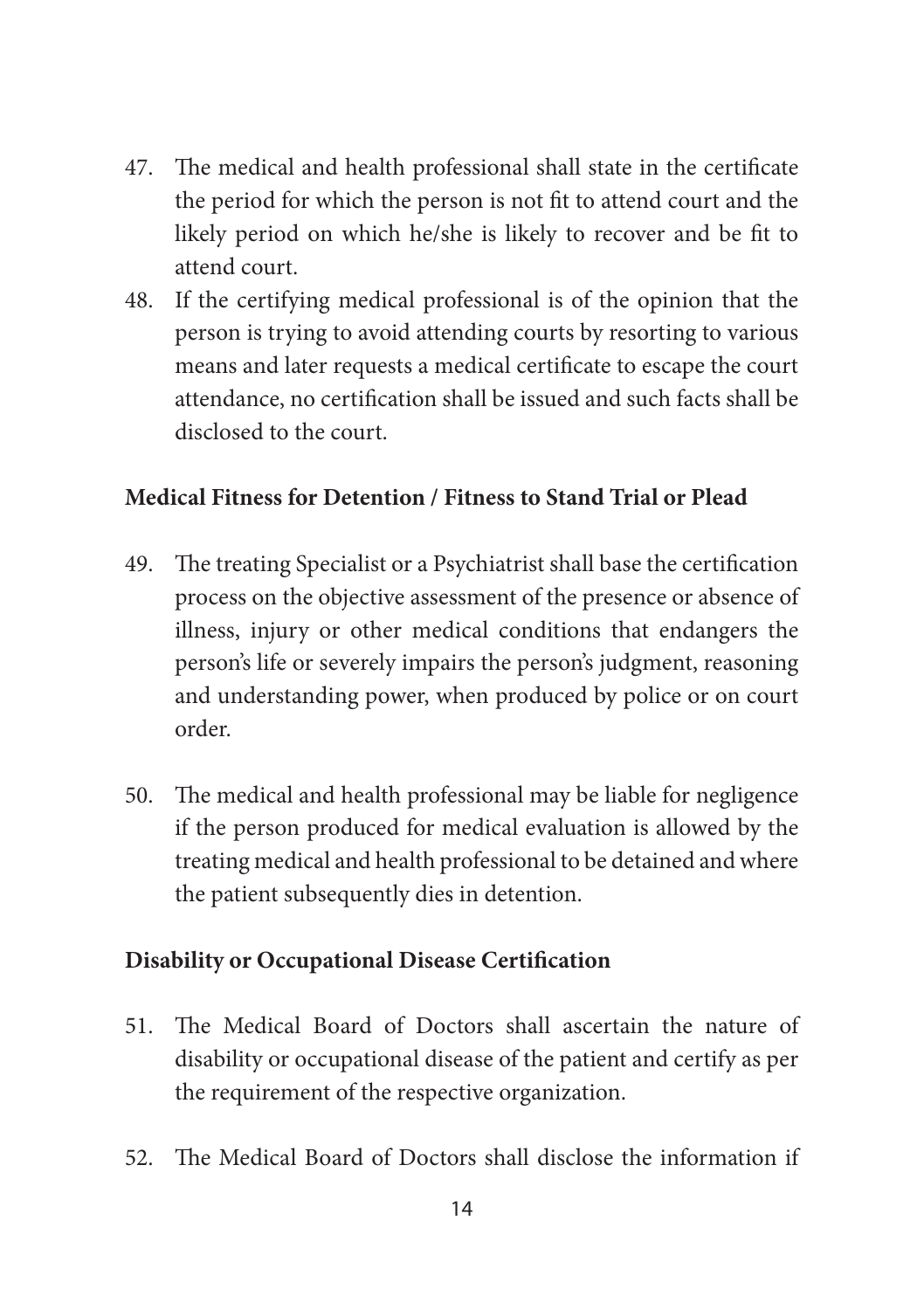the injury, disability or disease was aggravated by certain habits or behaviors of the patient, such as, (i) consumption of substance of abuse, (ii) failure to comply with safety measures, and (iii) not following medical advice.

# **Injury**

- 53. The treating medical and health professionals shall ascertain the nature of injury of the patient and certify as per the requirement of the respective organization.
- 54. The treating medical and health professional shall disclose the information if the injury, disability or disease was aggravated by certain habits or behaviors of the patient, such as, (i) consumption of substance of abuse, (ii) failure to comply with safety measures, and (iii) not following medical advice.

### **Medical Certificates for Insurance Purposes**

- 55. The insuring agency may request for medical certificate in writing on behalf of the individual (insured) to assess his/her suitability to be accepted for insurance policy. In such case, the medical professional shall disclose the correct and accurate information even if that person may not be benefitted as a result.
- 56. The insuring agency may request for certificates for insurance claims either for recovery of health care expenses of the insured person or for insurance benefits to the family members upon death of the insured person. The certifying medical professional shall issue such certificates and in the case of death benefits, the certificates must be handed over to the proper legal claimant.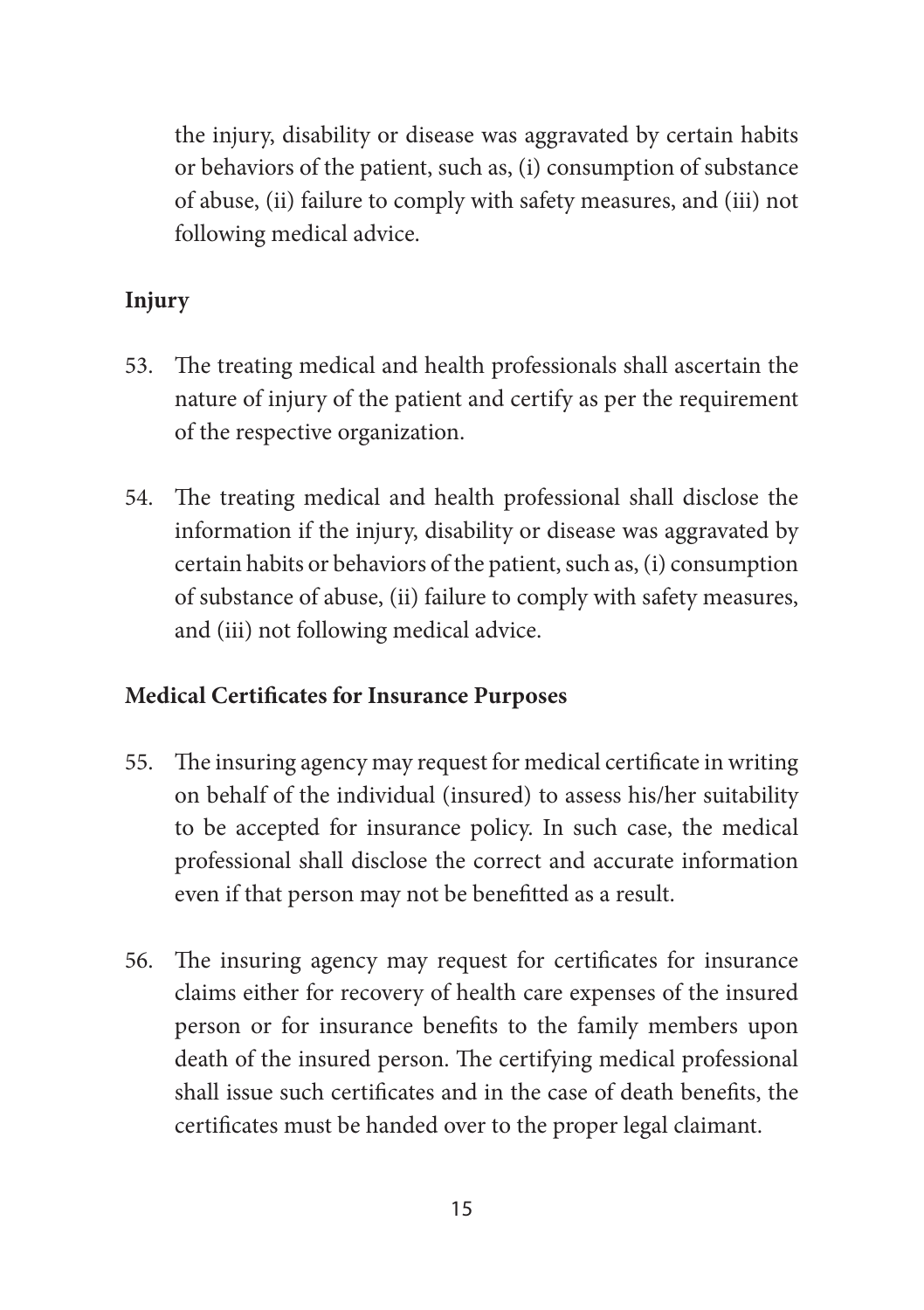57. If the certifying medical professional is of the opinion that the injury, disability, disease or death was aggravated by the insured person's habits/actions/behaviours, then such facts may be mentioned in the certificates or reports.

#### **Notification of Birth**

58. Only the medical or health professional who have attended to child birth shall certify the notification of birth. The certifier shall affix his/her name, signature, designation, BMHC Registration number and name of the health centre.

#### **Birth Certificate**

- 59. The Birth Certificate may be issued after the facts to childbirth have been verified from the Birth Register maintained in the respective health centre based on following verification of documents.
	- 1) Verification letter issued by Department of Civil Registration & Census;
	- 2) Mother & Child Health Handbook if it is for a child; and
	- 3) Delivery Registry of Hospital

#### **Miscellaneous**

- 60. Any blank or unfilled certificates or report forms in stock shall be stored in a secure place to avoid misuse.
- 61. The receiving agency has the right to accept or reject a certificate or request for second opinion from another medical or health professional.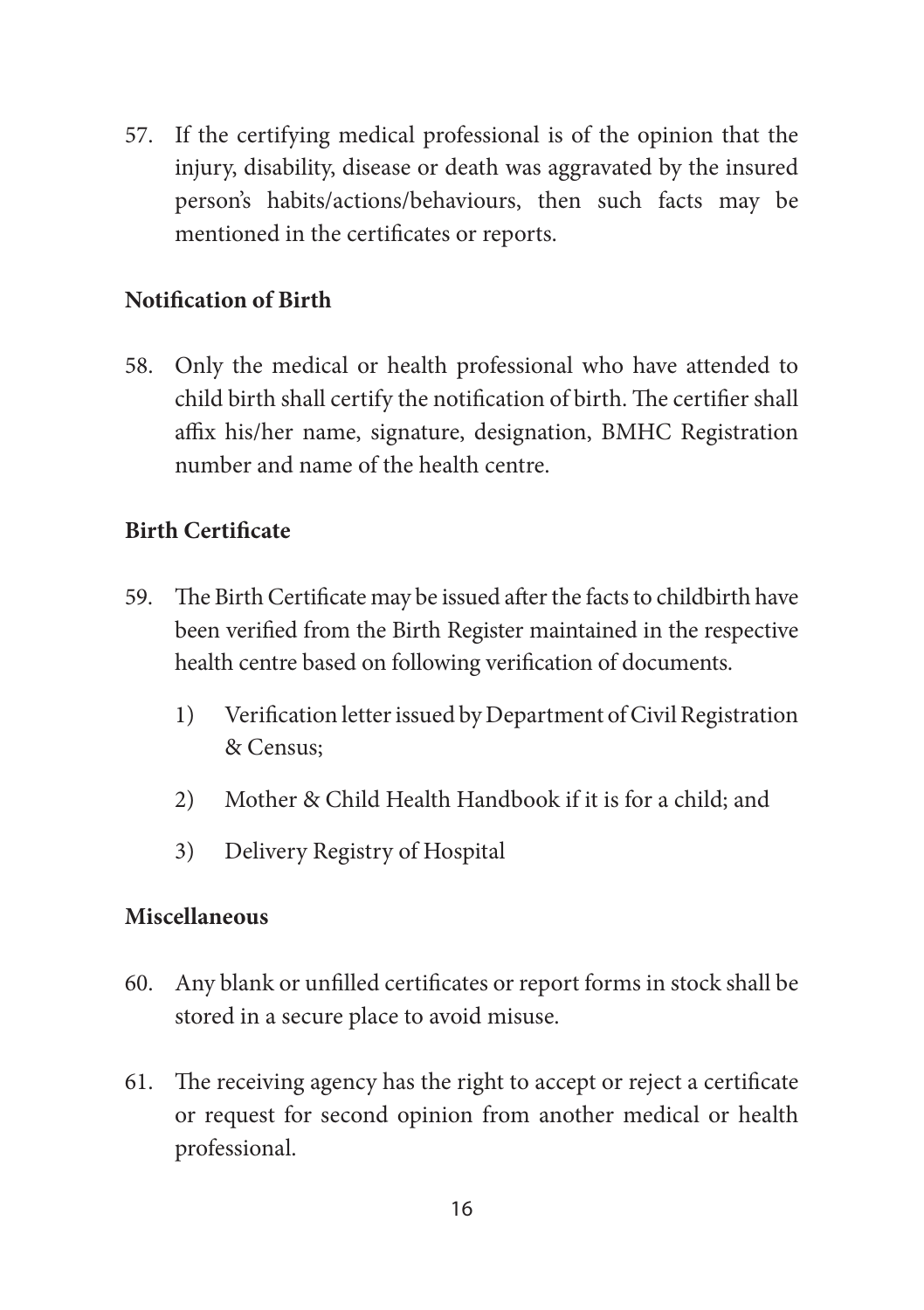# **Revision of Guideline**

62. The Council shall revise the Guideline from time to time to suit the requirements of the changing times and evolving laws.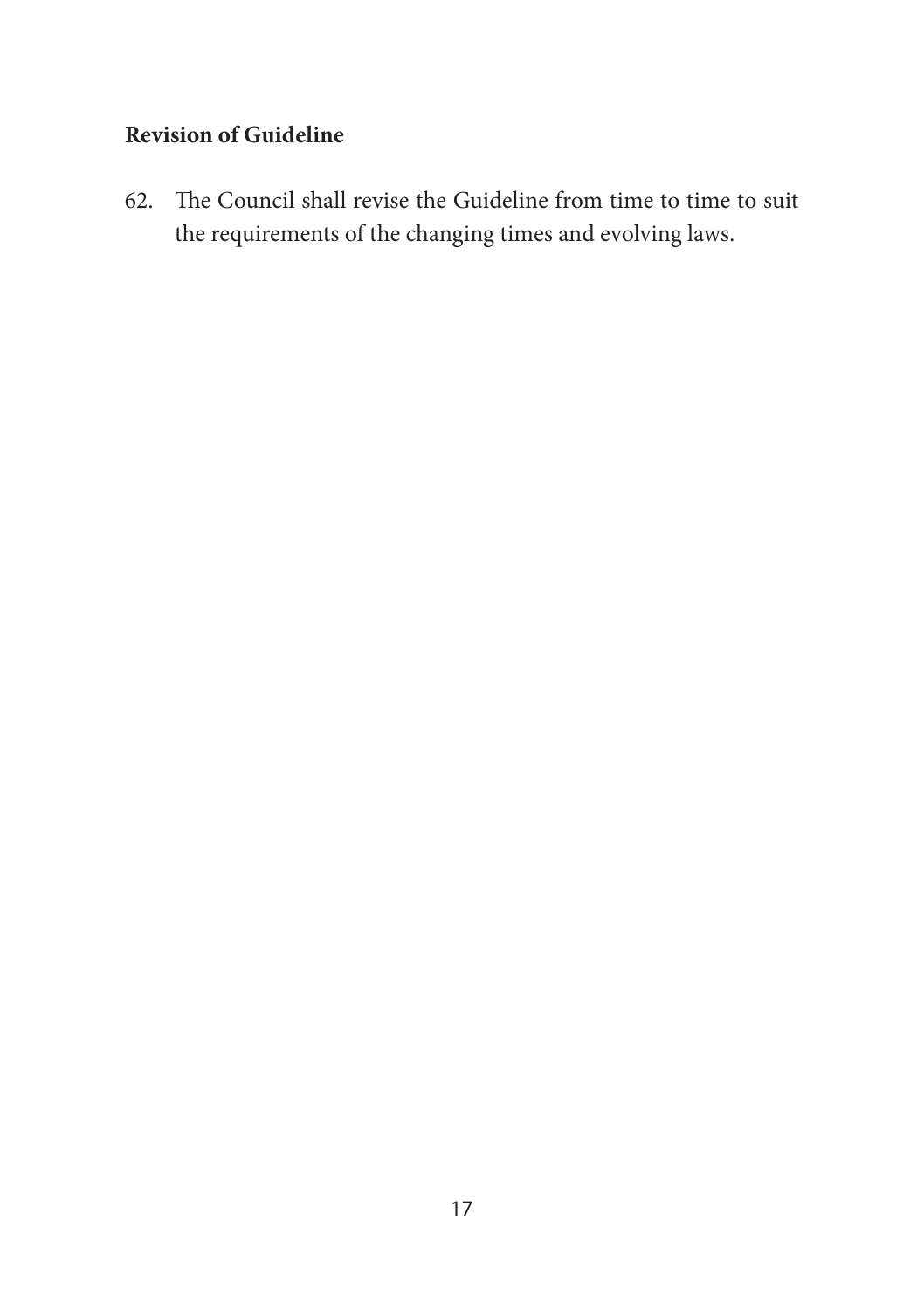# **Appendix – I**

Categories of Certifiers according to the nature /purpose of the medical certificate or reports

| Sl.<br>No.     | Certificate                                                                       | Who may certify/<br>notify                                                          | <b>Remarks</b>                                                                                                                                          |
|----------------|-----------------------------------------------------------------------------------|-------------------------------------------------------------------------------------|---------------------------------------------------------------------------------------------------------------------------------------------------------|
| 1              | Birth notification.                                                               | Whoever attends the<br>birth-Nurses/Health<br>workers.                              | As per the hospital records.                                                                                                                            |
| $\overline{c}$ | <b>Birth Certificate</b><br>(both delivered at<br>home and Healthcare<br>Centre). | Medical Superin-<br>tendent of referral<br>Hospitals/CMOs of<br>District Hospitals. | Based on the hospital re-<br>cord/MCH Book/ Citizen-<br>ship Identity Card/any letter<br>from MoHCA/notification<br>from Local Government<br>Authority. |
| 3              | Pregnancy/termina-<br>tion of pregnancy.                                          | Health professionals<br>who have attended<br>the birth.                             | For all deliveries attended by<br>medical and health Profes-<br>sional                                                                                  |
| 4              | Medical Leave                                                                     | HA /Drungtsho/<br>sMenpa                                                            | Maximum leave up to 2<br>weeks;<br>(1-3 days leave at a time with<br>review and<br>further extension, if re-<br>quired).                                |
|                |                                                                                   | Medical Doctor                                                                      | Maximum up to one Month<br>(Two weeks leave at a time<br>with further<br>extension, if required, on<br>review).                                         |
|                |                                                                                   | Medical Board of<br>Doctors after being<br>verified by the treat-<br>ing physician  | Leave exceeding one month                                                                                                                               |
| 5              | Disability Certifica-<br>tion                                                     | Medical Board of<br>Doctors                                                         | As per the requirement of<br>the respective agency.                                                                                                     |
| 6              | Occupational Disease<br>Certification                                             | Medical Board of<br>Doctors                                                         | As per the requirement of<br>the respective agency.                                                                                                     |
| 7              | Medical Fitness for<br>employment                                                 | <b>Medical Doctors</b>                                                              | As per the requirement of<br>the respective agency.                                                                                                     |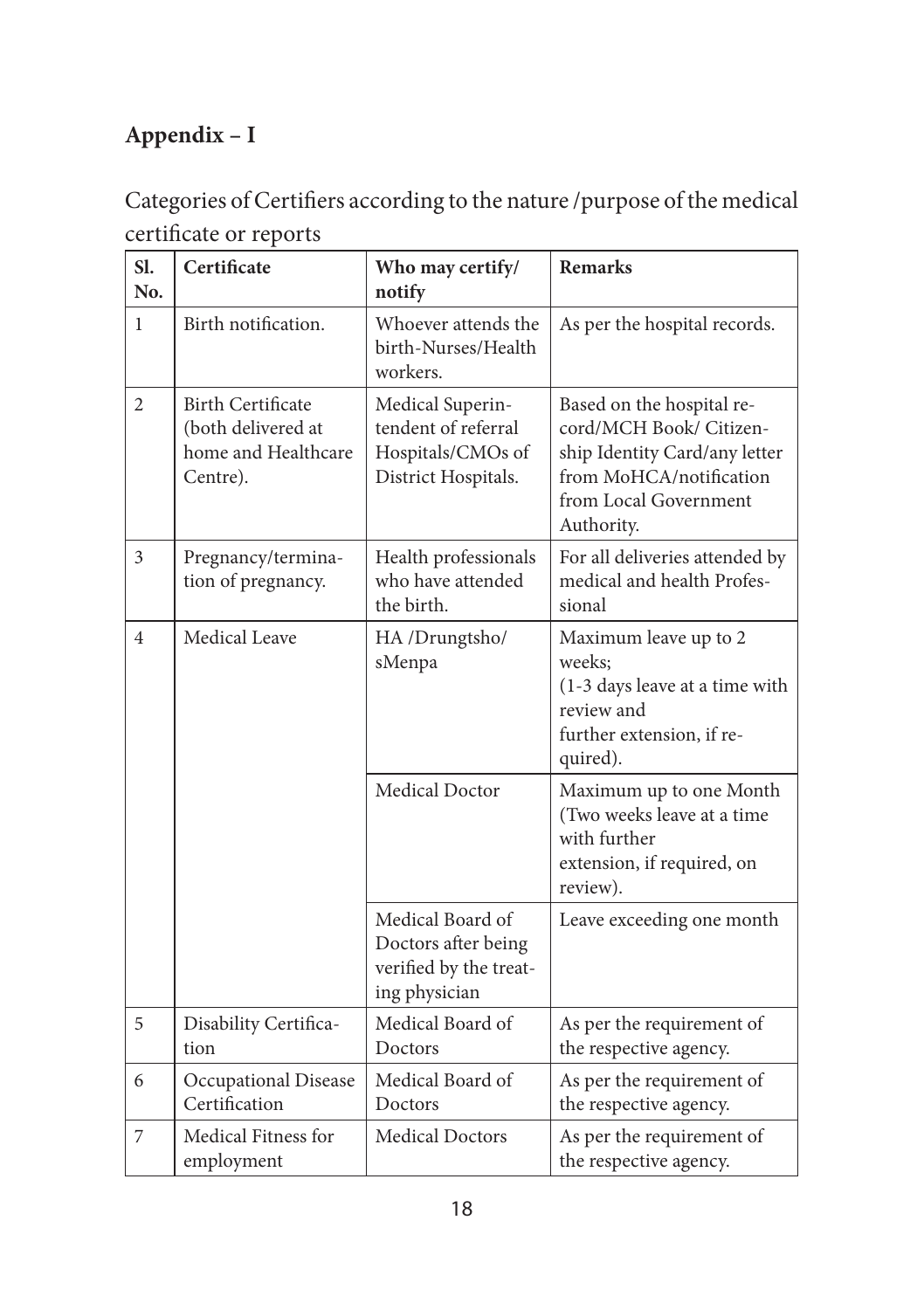| 8  | Aviation Industry                                                         | Civil Aviation Medi-<br>cal Examiner                                                                                              | As per the requirement of<br>the respective agency  |
|----|---------------------------------------------------------------------------|-----------------------------------------------------------------------------------------------------------------------------------|-----------------------------------------------------|
| 9  | Medical fitness to<br>Resume Work                                         | Treating Doctor/<br>Medical Board<br>of Doctors when<br>required.                                                                 | As per the requirement of<br>the respective agency. |
| 10 | Medical fitness for<br>scholarship/training<br>abroad.                    | Doctors/Doctors<br>designated by the<br>respective Country.                                                                       | As per the requirement of<br>the respective agency. |
| 11 | Medical fitness for<br>suitability for insur-<br>ance Schemes.            | Medical Doctor                                                                                                                    | As per the requirement of<br>the respective agency. |
| 12 | Medical fitness to ob-<br>tain a driving license                          | Doctor                                                                                                                            | As per the requirement of<br>the respective agency. |
| 13 | Medical fitness to<br>stand trial                                         | Specialist and/or<br>Medical Board of<br>Doctors                                                                                  |                                                     |
| 14 | Medical fitness for<br>detention                                          | <b>Medical Doctors</b>                                                                                                            |                                                     |
| 15 | Certification for tes-<br>tamentary capacity                              | Psychiatrist                                                                                                                      |                                                     |
| 16 | Certificates for Vacci-<br>nation:<br>a) International certi-<br>fication | Head of the Medical<br>Facility/Health pro-<br>fessional who have<br>vaccinated                                                   |                                                     |
|    | b) Routine Vaccina-<br>tion.                                              | In-charge of BHUs/<br><b>MCH</b> Clinic                                                                                           |                                                     |
| 17 | Certification of age of<br>a person/child.                                | Forensic Specialist<br>with the help from<br>Radiologist/dental<br>surgeon/orthopedic/<br>and any other rele-<br>vant specialist. |                                                     |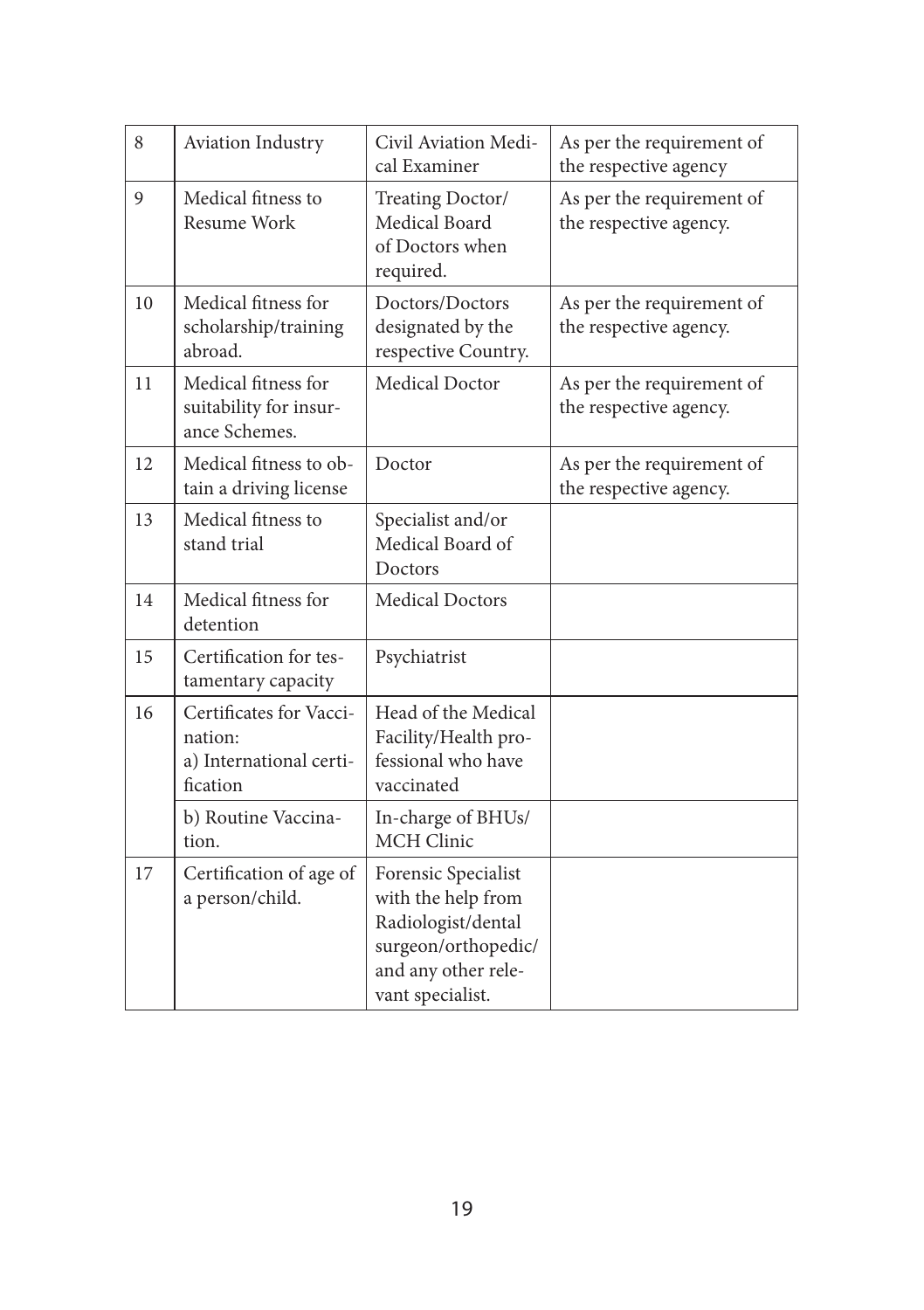| 18 | Medical report                                                                                              | Health professionals<br>/Doctor/specialist<br>who have attended<br>to the patient.         | For Injury/ Rape/Sexual As-<br>saults. (In centers where no<br>forensic medicine unit exists<br>or not available) |
|----|-------------------------------------------------------------------------------------------------------------|--------------------------------------------------------------------------------------------|-------------------------------------------------------------------------------------------------------------------|
|    |                                                                                                             | Health professionals<br>of Forensic Medicine<br>Department.                                |                                                                                                                   |
| 19 | Certification for<br>exemption from<br>certain aspects/activi-<br>ties of a person's job<br>requirements    | Treating Medical<br>Doctors/Specialist                                                     |                                                                                                                   |
| 20 | Death Certification                                                                                         |                                                                                            |                                                                                                                   |
|    | a) At Healthcare<br>Centre                                                                                  | <b>Medical Doctors</b>                                                                     | In healthcare centers includ-<br>ing Traditional in-patient<br>facility.                                          |
|    | b) Outside of Health-<br>care Centre and not<br>investigated by the<br>Medical and Health<br>professionals. | Gup/Mangmi/<br>Thrompon/elected<br>representative of<br>dzongkhag thromde,<br>yenla throm. | As per the MoHCA's require-<br>ment                                                                               |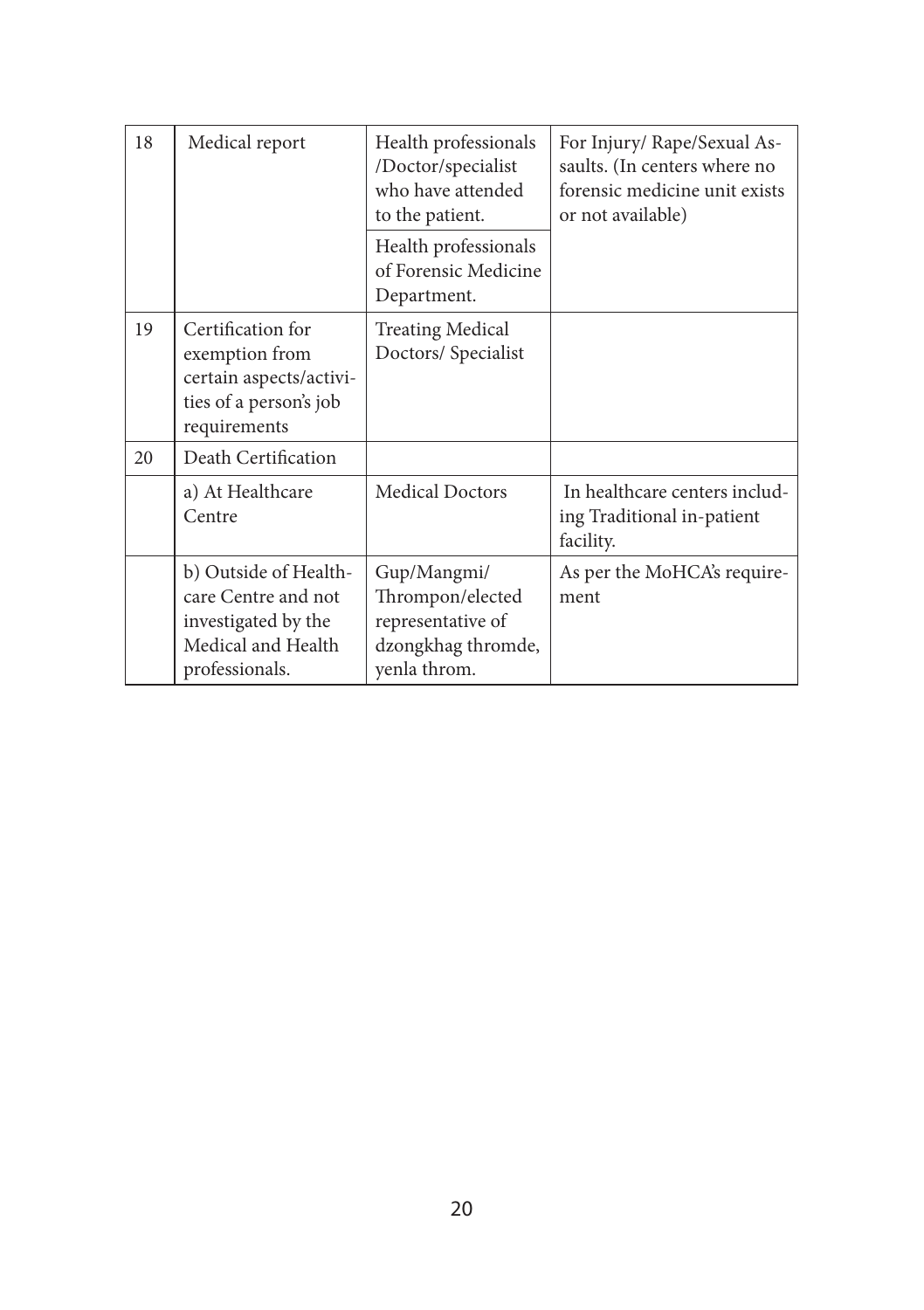# **Appendix – II**





#### **MEDICAL LEAVE CERTIFICATE**

*Ref. No:*

| o Was unable to attend work / school   |
|----------------------------------------|
| o Will be unable to attend work/school |
|                                        |

*Additional comments:*

| <b>Official Seal:</b> |
|-----------------------|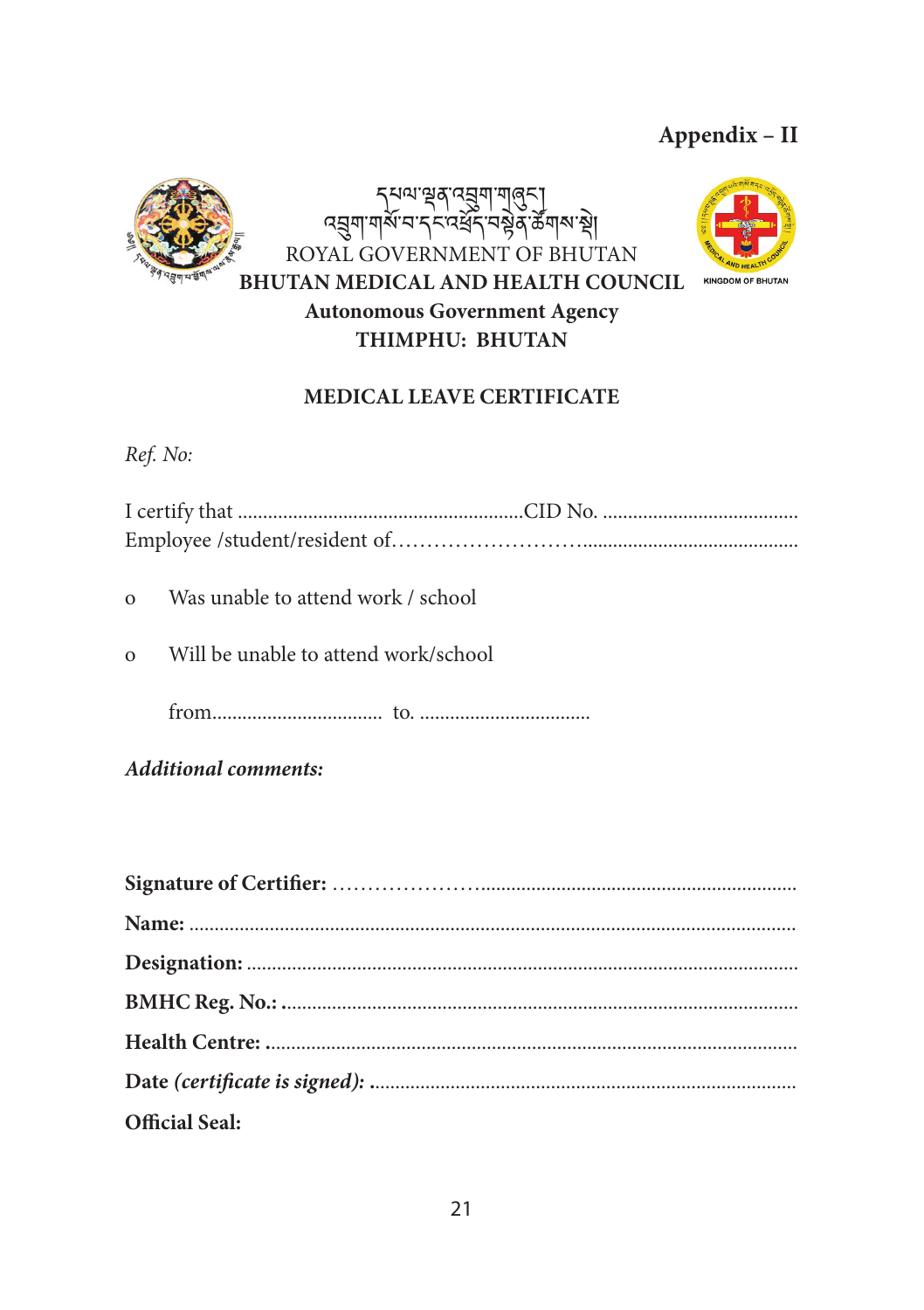Appendix - III





#### **FITNESS TO RESUME WORK**

(required for employees who have been on sick leave)

Ref. No:

**Additional comments:** 

| Official Seal: |
|----------------|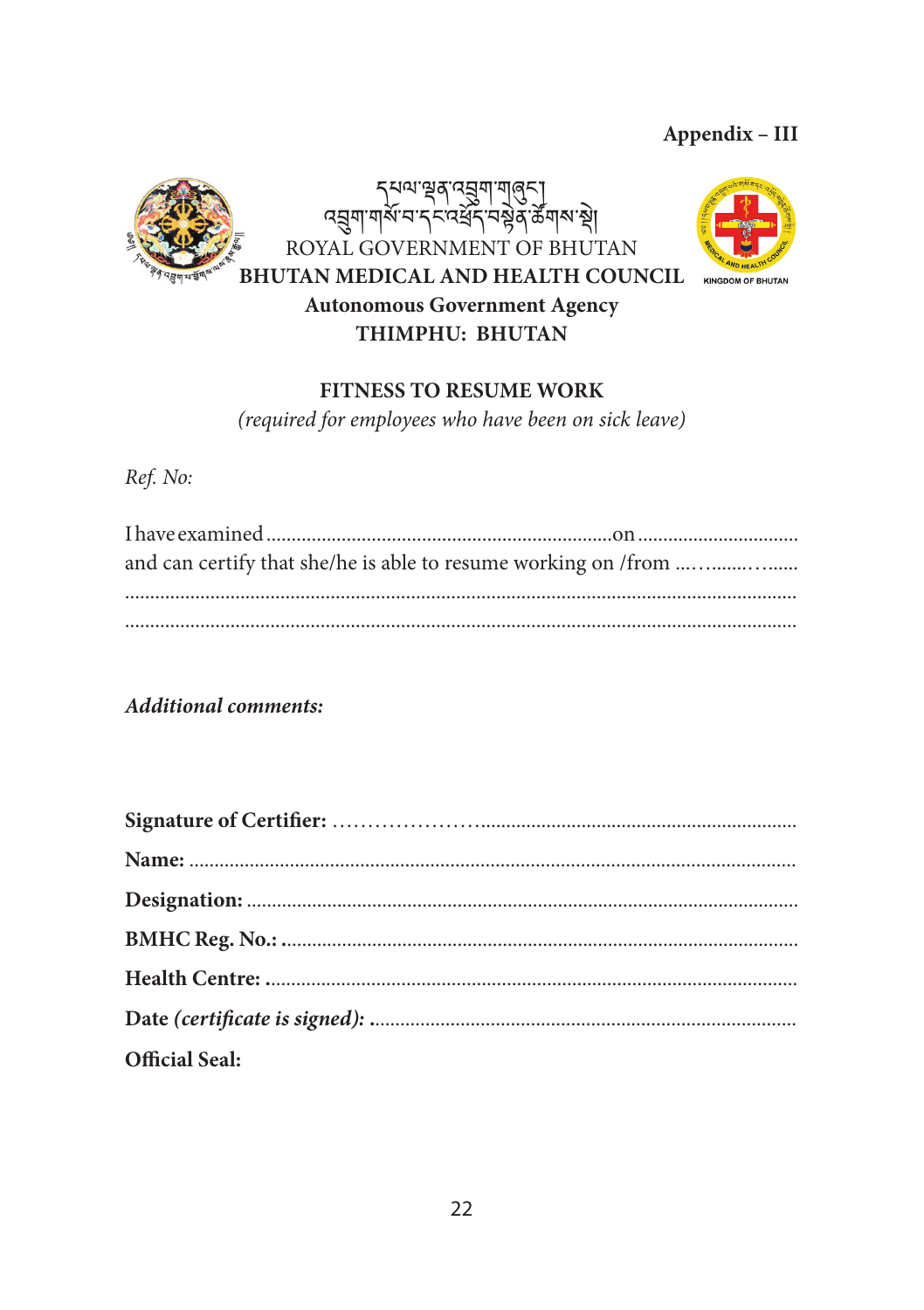**Appendix – IV**



إِبْرِيَّ\| إِسْلِيْمَ الْمَسْلِمِينَ مِنْ الْمَسْلِمِينَ ব্র্মা শর্ম ন'ব নম্বর্ব নম্বর উন্মক শ্বা ROYAL GOVERNMENT OF BHUTAN **BHUTAN MEDICAL AND HEALTH COUNCIL Autonomous Government Agency THIMPHU: BHUTAN**



#### **MEDICAL BOARD OF DOCTORS**

*Ref. No:*

Upon review of the nature of illness and medical interventions, the Board recommends medical leave from…….......……...……to………...….......……...

**Enclosure:** The detail medical documents are attached.

Signature and name Chairperson Medical Board of Doctors (Seal) (**Seal of the Hospital**)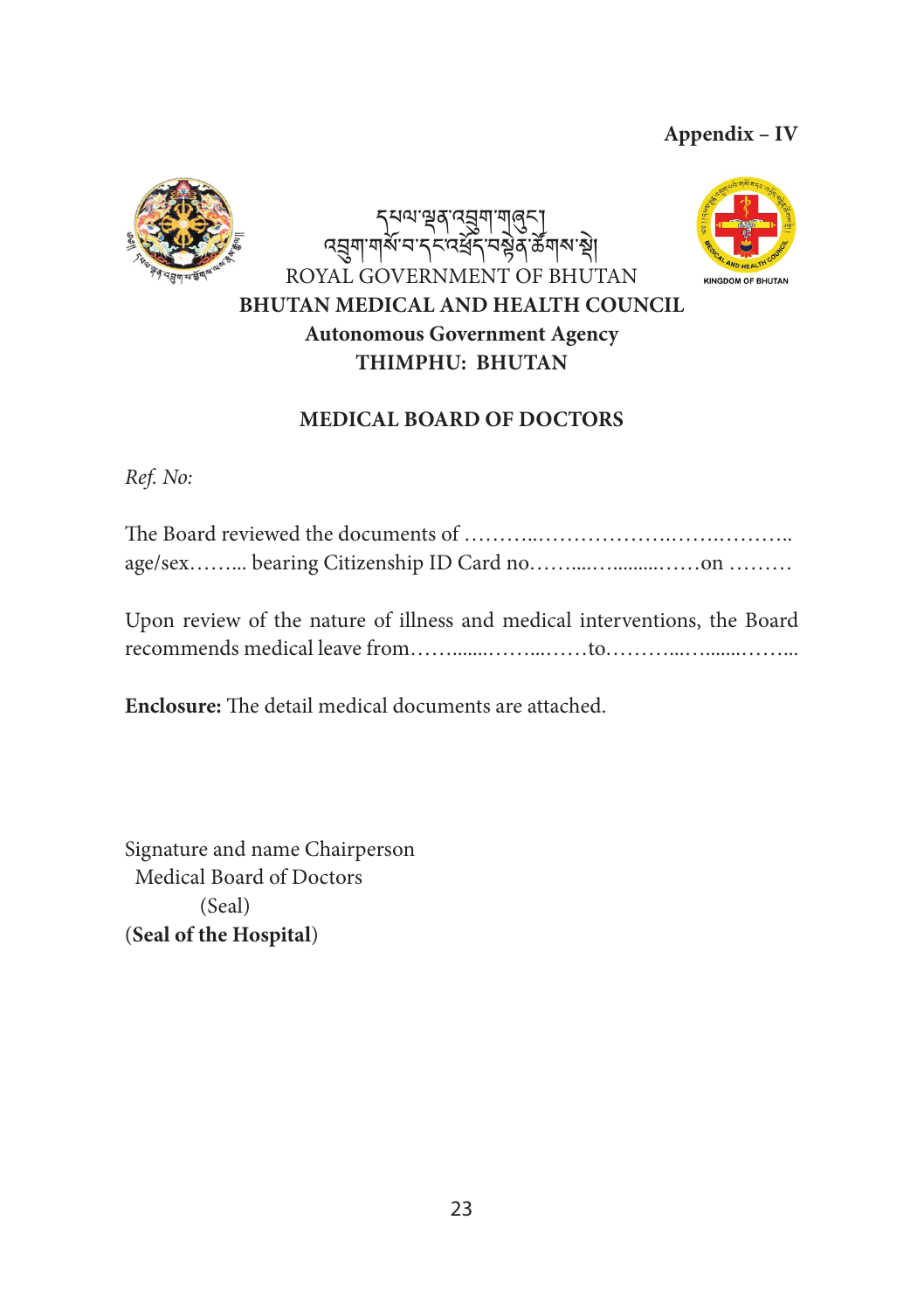#### **Appendix – V**



হে দুদ্দা ব্ৰূপ প্ৰমাণ<br>মুমুম সম্পৰ্ক ।শ্লুব্ৰ`ৰ্ক্টশৰ্মাস্থ্ৰ ROYAL GOVERNMENT OF BHUTAN **BHUTAN MEDICAL AND HEALTH COUNCIL Autonomous Government Agency THIMPHU: BHUTAN**



#### **MEDICAL FITNESS CERTIFICATE**

*Ref. No:*

|                              |      |      | has been examined and found that he/she has no disease (communicable or |
|------------------------------|------|------|-------------------------------------------------------------------------|
|                              |      |      |                                                                         |
|                              |      |      |                                                                         |
|                              |      |      |                                                                         |
| The findings are as follows: |      |      |                                                                         |
| RP:                          | CVS: | CNS: | RS:                                                                     |

Others/Investigations:

This is not a disqualification for the purpose that the candidate is applying for.

| <b>Official Seal:</b> |  |
|-----------------------|--|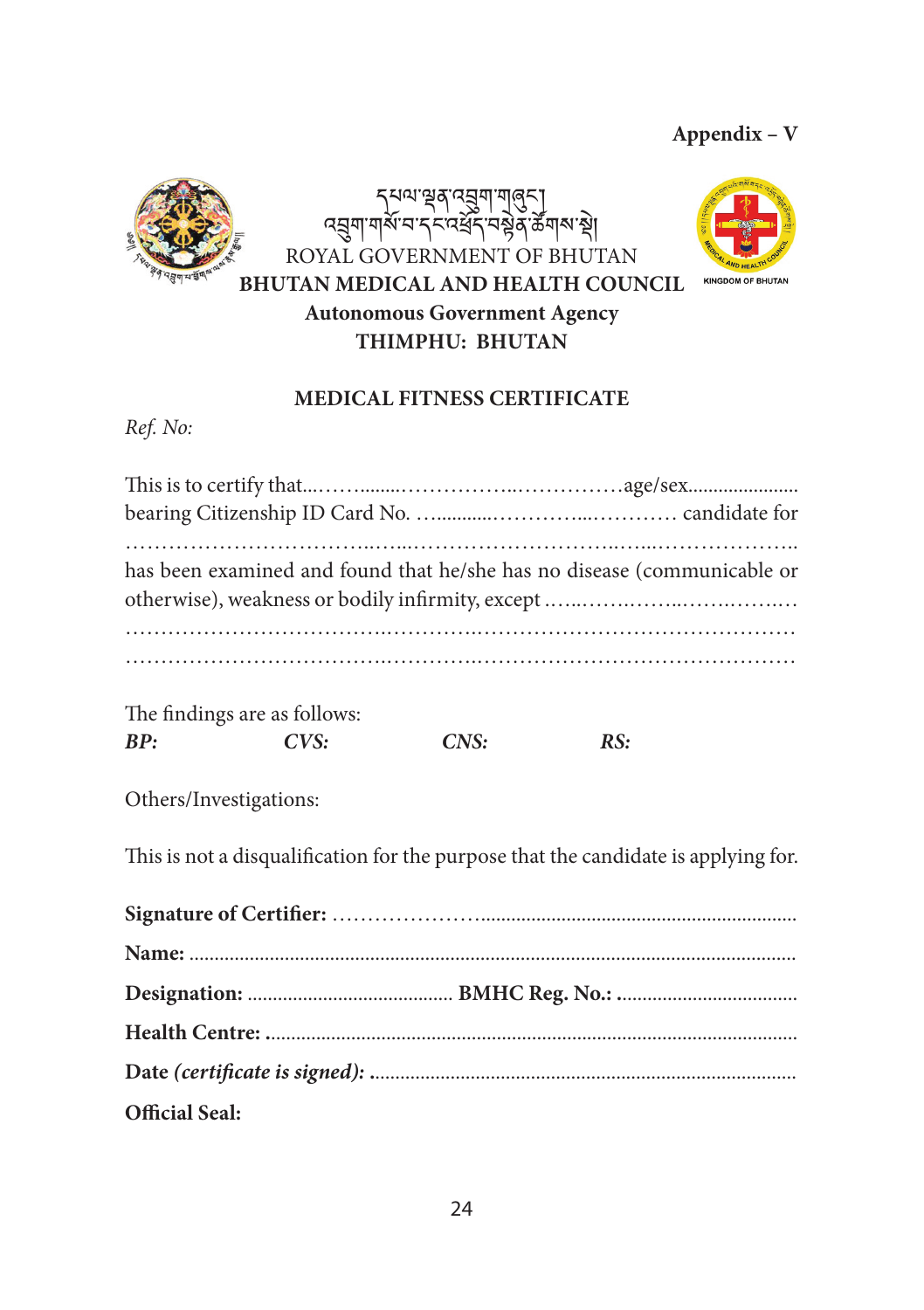#### **Appendix – VI**





#### **CERTIFICATE FOR MATERNITY LEAVE**

#### *Ref. No:*

| Is/was pregnant with estimated date of delivery on<br>a) |  |  |
|----------------------------------------------------------|--|--|
| b)                                                       |  |  |
|                                                          |  |  |
| $\mathcal{C}$ )                                          |  |  |
|                                                          |  |  |
| d)                                                       |  |  |
|                                                          |  |  |
|                                                          |  |  |
|                                                          |  |  |
|                                                          |  |  |
|                                                          |  |  |
|                                                          |  |  |
|                                                          |  |  |
|                                                          |  |  |
|                                                          |  |  |
| <b>Official Seal:</b>                                    |  |  |